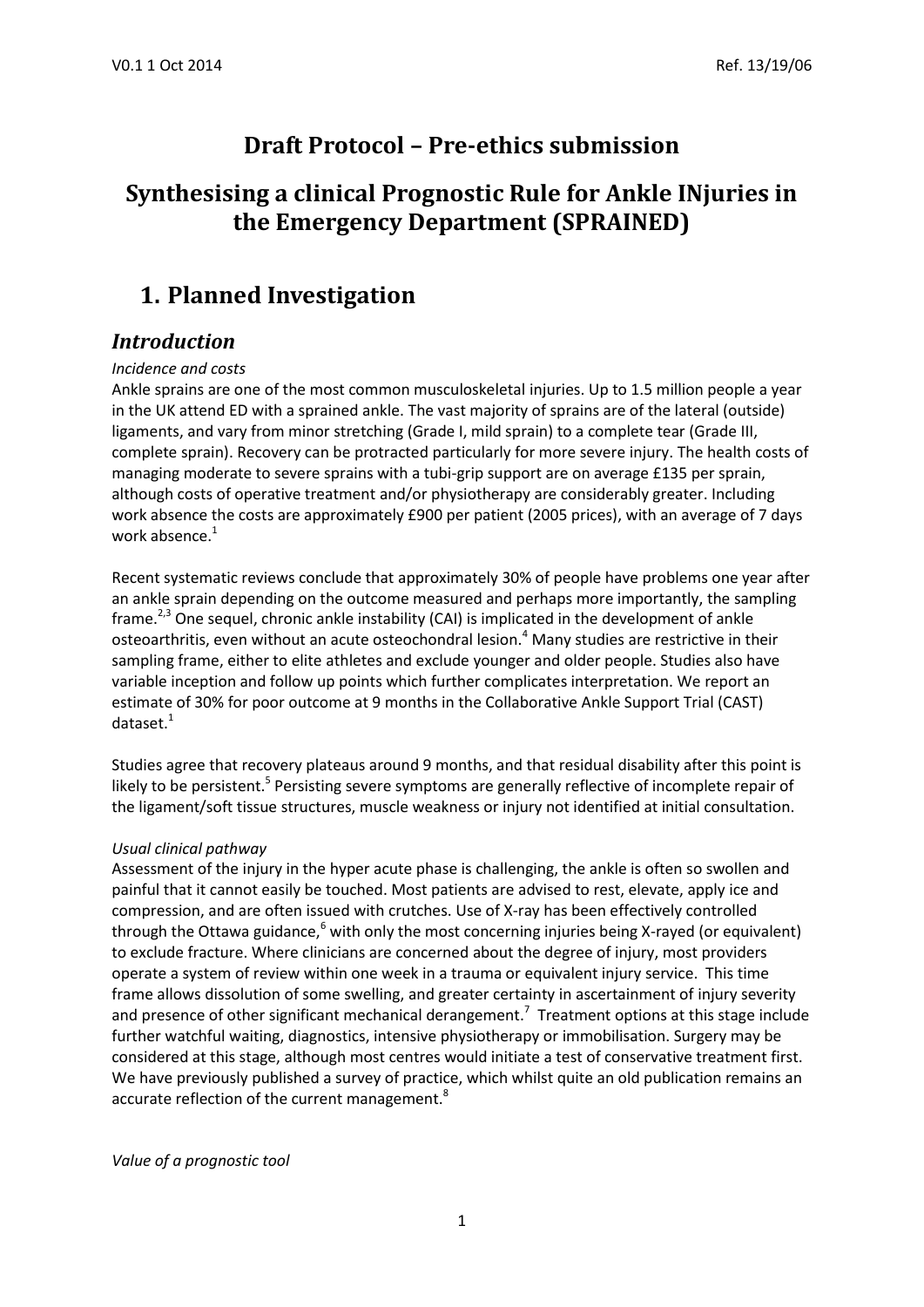A prognostic tool is indicated to identify patients likely to experience poor outcome. There are effective treatments available, and it is generally accepted that early intervention is preferable. There are clearly several steps where better prognostic information could yield benefit to the NHS and to patients as follows; [1] Increase the certainty that an early review is merited , and avoid unnecessary appointments [2] Better target treatments and diagnostics, earlier in the recovery pathway [3] Be re-assured that patients not followed up are on a positive recovery trajectory. Volume is a key issue for sprains. Cost savings will accrue if treatments are more efficiently targeted.

Any prognostic tool needs to be simple to complete in the ED. Ideally a tool which requires a once only administration is preferable, although there are several possibilities which we can explore in the CAST data set. The issues that we will explore during development will be variable selection, timing and method (self-report versus clinical examination).

#### *Requirements of a prognostic tool*

To be considered useful, a prediction tool should be clinically meaningful, accurate (well calibrated with good discrimination) and generalizable (have been externally validated). Many prognostic tools are developed using datasets that are too small, are not sufficiently generalizable, have questionable methodological quality (in particular no internal or external validation) and use inadequate statistical methods (e.g  $R^2$  from multivariate regression).

### *Aims and objectives*

The aim is to develop and validate a prognostic tool for use in EDs for patients with acute ankle sprain in order to identify those in whom recovery may be substantially prolonged or incomplete and additional investigation/treatment is indicated. Specifically we will;

Stage 1: Develop and internally validate a prototype prognostic tool to detect risk of poor outcome in people who presented with moderate and severe ankle sprains in the CAST data set. We will explore the trade-offs in prognostic ability of different approaches.

Stage 2: Undertake a systematic review, or review of reviews, to ascertain variables not included in the CAST data set which might add additional prognostic information and to gain clinical and PPI input into the final selection of models and variables for testing, and the format of the tool. Stage 3 Externally validate and optimise the tool in a new cohort of 675 patients recruited from a representative group of NHS emergency departments and minor injury units.

### *Existing Research*

We have undertaken scoping searches in the preparation of this application to minimise the possibility of research waste, inform us of the evidence base for treatment options for ankle sprains and provide a scope on the size of the literature on predictors.

#### *Existing prognostic tools*

There are no validated prognostic tools for acute ankle sprain and most of the existing studies are of limited use due to highly selective patient populations (exclusion of some the more severe type of injury, older patients and/or sole inclusion of athletic/military populations). There are no studies on various international research registers (Current controlled trials, ClinicalTrials.gov, clinicaltrialsregister.eu).

Hiller et al<sup>9</sup> provide a good systematic review of factors associated with the risk of sustaining an ankle sprain but there are very few studies evaluating risk of poor recovery after the injury. Other than recurrent sprain, few studies of post-injury recovery have considered these pre-dispositional factors. In 2008, Van Rijn et al<sup>2</sup> published a systematic review of the clinical course and prognostic factors for recovery following ankle sprain. They found just one eligible study  $10$  which concluded that high levels of sports activity was a prognostic factor for residual symptoms (n=150).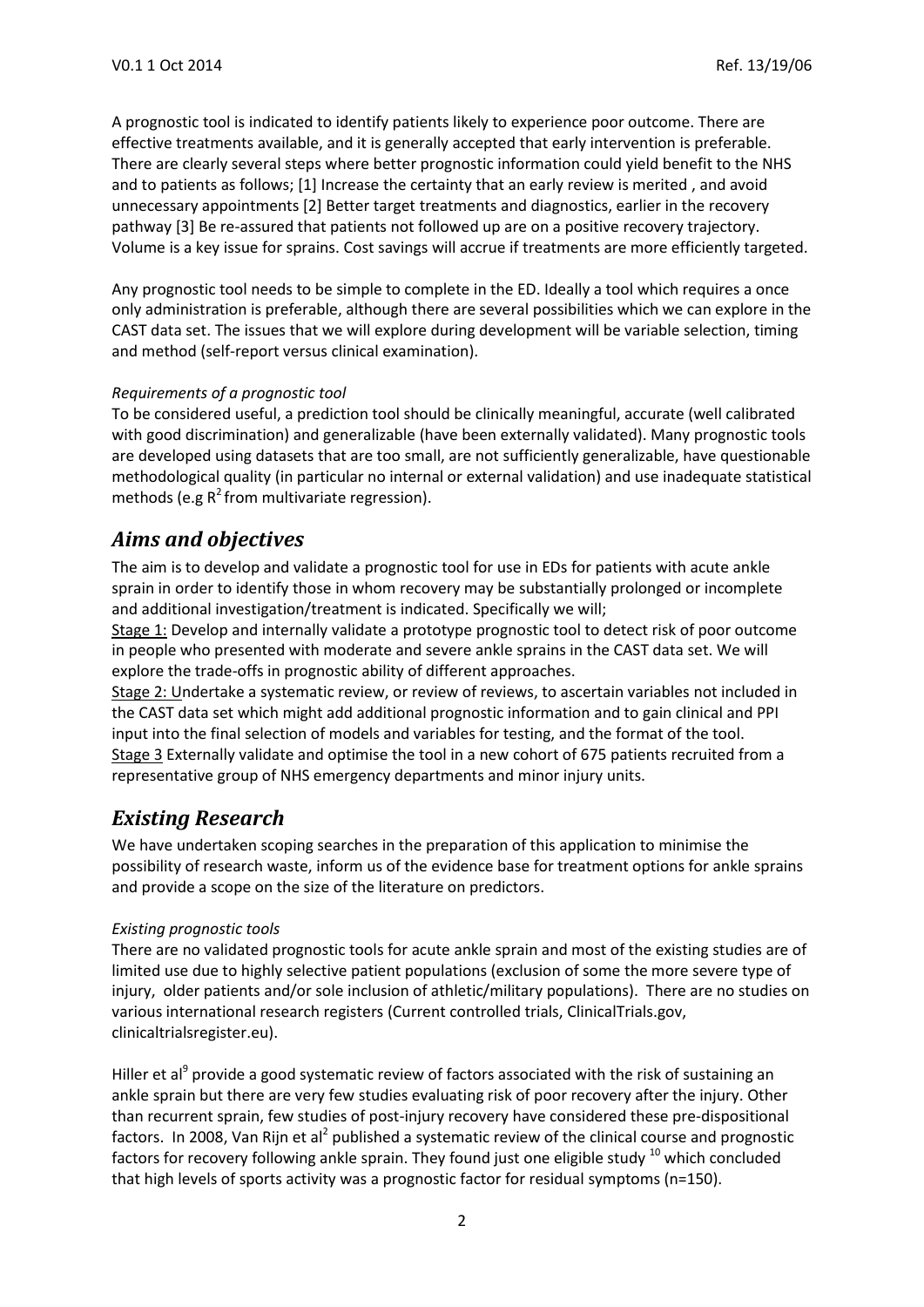We have re-run the searches used by Van Rijn (up to December 2013) and located an additional 6 studies investigating prognostic studies for outcome following ankle sprain, although these are not validated prognostic tools. De Bie et al<sup>11</sup> evaluated clinical and self-report measures at 2 and 4 weeks in 35 ED patients. A combination of function score, palpation and initial clinician rating of severity were predictive of a clinician judgement of "healed" at 4 weeks. Wilson and Gansneder<sup>12</sup> evaluated impairment and self-reported activity limitation measures for disability duration in 21 athletes. Selfreport activity limitation measures were the strongest predictors of time to return to sport participation. Van Middelkoop<sup>13</sup> followed 102 patients in ED and primary care up to 3 and 12 months. They considered age, sex, BMI, treatment, setting (GP or ED), injury grade (mod/sev), swelling, Ankle Function Score, Work load, sport load, and pain during walking but were unable to identify any predictive factors. There was a suggestion that re-injury at 3 months was predictive of 12 month recovery score, but this analysis was performed in a subset of participants. Gerber et al<sup>14</sup> performed a study evaluating young personnel at a US military academy and found that signs of syndesmosis sprain were most predictive of poor outcome at 6 months. Most recently, O'Connor et al<sup>15</sup> investigated predictors in a UK population, recruited from ED/ sports injury clinic, following 85 patients with mild or moderate acute ankle sprains at 4 weeks and 4 months. They found that medial joint line palpation, pain during weight bearing ankle dorsi-flexion at 4 weeks explained about 50% of variance in outcome at 4 months. There were significant limitations to this study; inclusion of only mild and moderate ankle sprains, an upper age limit of 65, and a substantially underpowered analysis. Finally, data reported by Akacha and Hutton, <sup>16</sup> based on a re-analysis of the CAST data set demonstrated the very substantial effect that age has on recovery.

### *Clinical opinion and guidance*

Practice recommendations have been published by European groups. In Holland, Kerkhoffs et al<sup>17</sup> developed a practice recommendation but this is intensive and goes well beyond the evidence. Polzer et al<sup>3</sup> have developed a prognostic algorithm and treatment pathway, but again substantial sections are expert based judgements of a poor evidence base. It is widely recognised that a properly developed, well validated prognostic tool could help better target treatment and improve outcomes for patients.

#### *Evidence for treatment effectiveness*

There are treatment options available for people who have poor prognosis. The most solidly evidenced based is physiotherapy.<sup>18</sup> Others options include surgical reconstruction of ligaments.<sup>19</sup>

## *Stage 1 – Developing a multivariable prognostic model from an existing dataset for assessment of risk of poor outcome*

We will identify variables for the prognostic tool using multivariable logistic regression modelling of the CAST data set. CAST is the largest trial of interventions for moderate to severe acute ankle sprains to date (worldwide), by a considerable margin (n=584).<sup>20</sup> It was a four arm, individually randomised trial, comparing three types of mechanical support in comparison to standard care (tubigrip) in eight emergency departments. All people who attended ED with a moderate or severe sprain (Grade II and III) were approached, and we randomised all those willing to participate. We used a pragmatic indicator of injury severity (weight-bearing three days after initial attendance). We have a minimum anonymised data set on those declining the trial and those with mild injuries, but no follow up on these individuals. For participants of the trial, we have data at ED presentation, 3 to 5 days later (when injury severity can be more accurately ascertained and we randomised), then at 1, 3 and 9 months (follow up).

We collected initial data on 1522 patients with all grades of sprains, and have follow up on between 584 and 441 moderate and severe sprains, depending on the point of follow up. There is data on a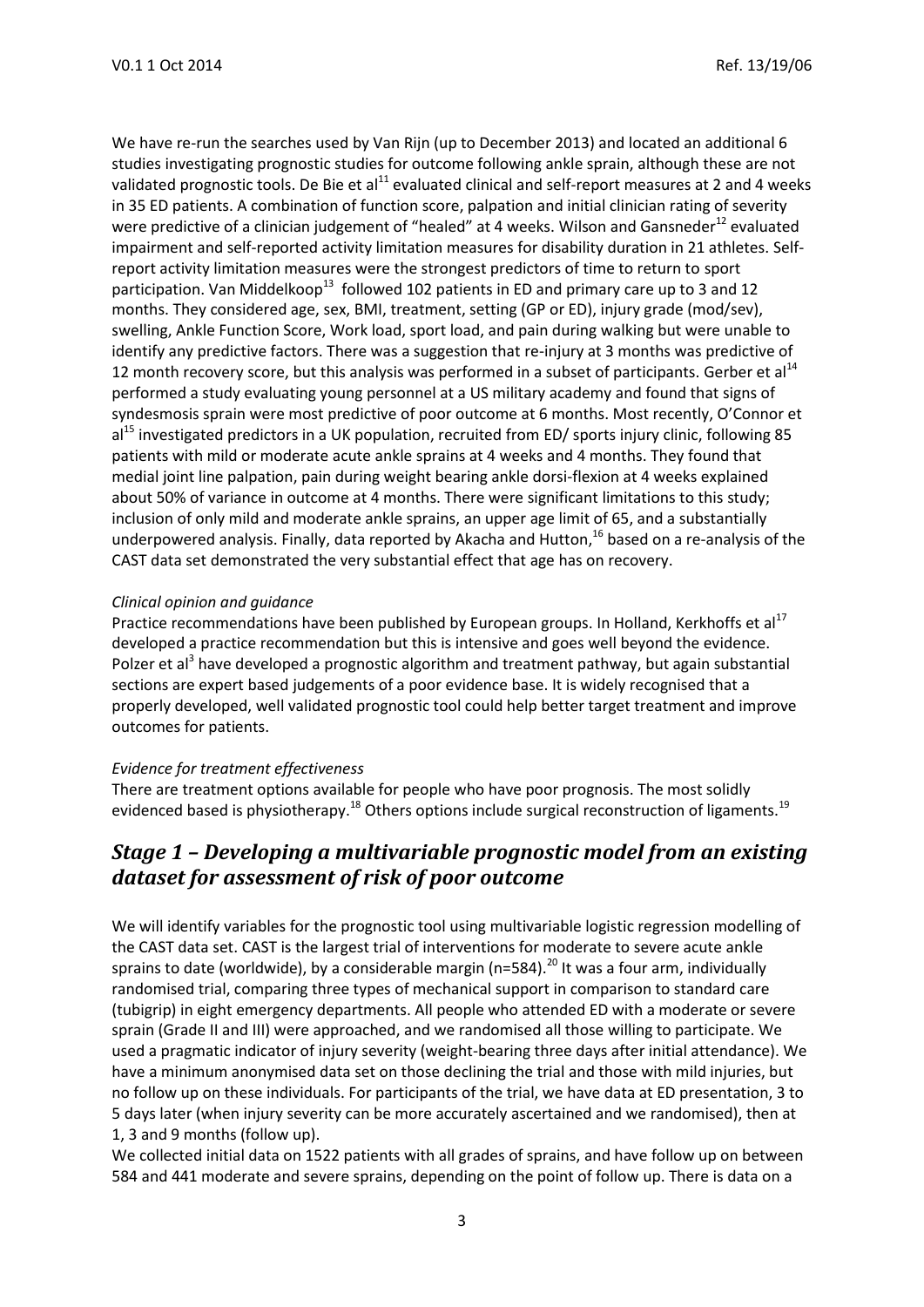comprehensive number of predictors, including those identified as potentially important by clinical guidelines/consensus, and in multivariable analyses (See Appendix 1).

Concerns with using a randomised sample for a prognostic algorithm would be around sampling (transportability), and the random assignment of treatment.<sup>21</sup> We contend that we had a good selection of EDs and generated a sample with good representation of ethnic minorities, gender, age range, physical activity and sporting ability. The great majority of trials and observational studies conducted to date, even those in the UK, $^{22}$  have excluded people of older age (usually set at 60 years). In the CAST data we found age to be a strong predictor of outcome. Given that it is unethical to withhold treatment, any prognostic modelling process is going to have to consider treatments provided (regardless of whether randomly allocated). The treatments in CAST were tubigrip, a removable air-cast brace, a removable Bledsoe boot and a 10 day below knee cast. All of these treatments are in use in the NHS but prior to CAST had not been evaluated in an RCT. The 10-day below knee cast was moderately effective in accelerating recovery in the early phases of treatment (measured up to 3 months), but made no difference to 9 month outcomes (30% of people had residual problems in each arm). We did not organise any other treatments or interfere with the normal clinical pathways in CAST, although we have collected information on health services resource use throughout the follow up period. We see it as a strength that we are aware of the treatments received. The prognostic modelling will be focused on the 9 month outcome, where treatments did not affect outcome. We may use data from the 1 month follow up to determine the importance of delayed data in the prediction rule. Moreover, we envisage the predictive effect of interventions to be small compared to the important predictors such as age, sex and other key predictors.<sup>21</sup> We will undertake sensitivity checking by modelling across and within treatment arms. Treatment will also be included as a candidate predictor during model development (but may be subsequently omitted during the final multivariable modelling). If there is some sensitivity to treatment allocation, we will combine the treatment arms where no treatment effect was observed and base our main conclusion on this sub-set of the data.

The main limitation of the CAST data set is that we excluded people who had minor sprains and were able to weight bear by day 3 to 5. We have some informative data (see above) and do not anticipate this to be a great problem. Grade I sprains are minor and have a good prognosis.<sup>3</sup> The final point to note is that the 9 month outcome in CAST is ascertained directly from the patient, and not clinical examination.

Candidate predictor variables include age, sex, severity of sprain at initial attendance, initial pain intensity, history of previous injury, anterior draw test, talar tilt test, ability to weight bear, amount of weight bearing, and severity of presenting symptoms. We will model the impact of a review at about 5 days when tests can be easier to complete and have some evidence for increasing accuracy of diagnosis. We have already published work demonstrating that recovery is influenced by age and gender.<sup>16</sup>

There is currently no consensus on the best approach to developing a prediction model, however, we will use a transparent process that implements appropriate statistical methods and adheres to current methodological recommendations.<sup>23,24</sup> We will choose a priori up to 15 candidate predictor variables for inclusion in a multivariable logistic regression model (recovered or not). Simulation studies examining predictor variables for inclusion in logistic regression models suggest at least 10 events per candidate predictor to avoid over fitting,<sup>25</sup> whilst others have suggested this figure could be as low as 5.<sup>26</sup> A backwards selection procedure will be used to select which of the candidate predictor variables should be included in the final prediction model (with p < 0.2 conservatively taken to warrant inclusion and prevent over fitting). All continuous predictors will be kept as continuous in the modelling to avoid any loss in power (e.g. by dichotomising).<sup>27</sup> Any continuous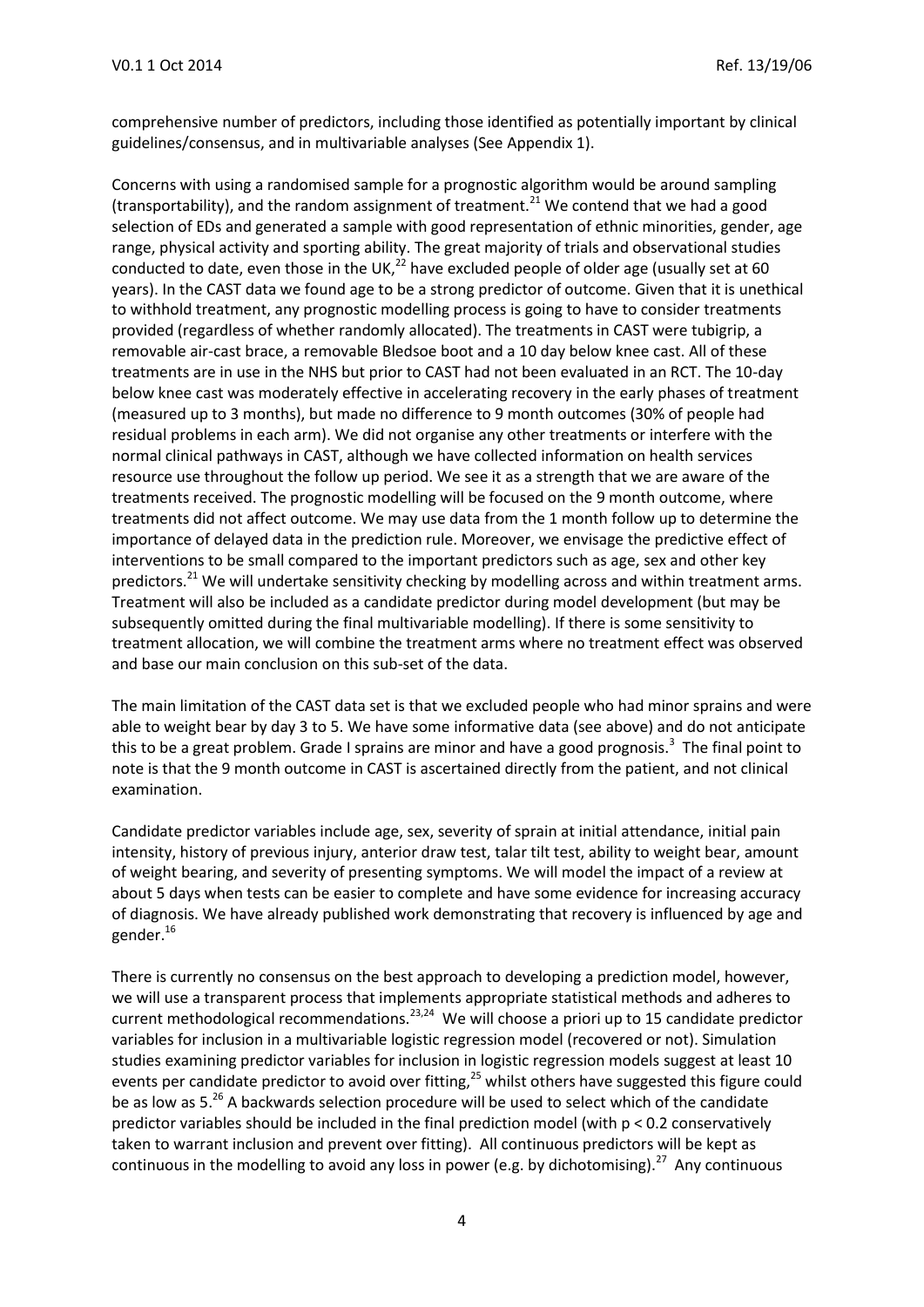predictors exhibiting a nonlinear relationship with the outcome will be considered for modelling using fractional polynomials.<sup>28</sup> There is missing data in the CAST data set, although the baseline predictor set is near complete, and final follow up is greater than 76%. To avoid excluding patients and thereby reducing the sample size, multiple imputation will be used to impute missing values, under a missing at random assumption.

The number of available predictors plausibly related to the outcome could be as many as 30. We will reduce the number of predictors for inclusion into the multivariable modelling by examining whether predictors can be combined (due to multicollinearity), based on either subject knowledge, statistical clustering techniques, complexity measurement and completeness of measurement.<sup>23,29</sup> Predictors will also be considered for omission if the distribution of the predictor is narrow, thereby unlikely to contain sufficient predictive information and face-validity.

We will run and compare a series of models to compare the inclusion of objective clinical examination variables supplementary to self-report items, as well as the added value of additional information at different time points. We will explore the utility of the 4 week data from the CAST dataset to replicate findings of previous prognostic models generated from the baseline and follow up data of clinical trials.<sup>13,15</sup> We will also look to see whether a targeted approach at 4 weeks is helpful (for example picking up those who self-report persisting problems).

A prediction model that is based on self-report variables is particularly attractive as it allows for the possibility that patients can self-complete the tool without the need for clinical consultation. PPI feedback has emphasised the inconvenience of trying to get back to hospital when you have an acute injury (at 3 to 5 days after initial presentation), although it has also confirmed that if the information was sufficiently valuable then people would be willing to consider this.

#### *Outcome that we will predict:*

The key factors that signify a poor outcome after ankle sprain are instability of the joint, which is typified by recurrent sprains and or a significant lack of confidence in the ankle (a persistent feeling of giving way), with or without chronic pain. There is good consensus in international guidance that any of these outcomes would merit further investigation and intervention.

For the development dataset we will define poor outcome at 9 months as either

- Severe or persistent chronic pain/functional difficulty,
- Significant lack of confidence in the ankle
- Recurrent sprain

These items were collected by self-report in the CAST study. The selection of these variables as outcome indicators is supported by evidence from van Rijn $30$  who reported recovery was most closely associated with improvements in pain and giving way. Wikstrom et al<sup>4</sup> report pain and instability are of greatest concern to patients. We have examined the CAST data set and the event rate is 30%. Given the event rate and number of predictors we will carry forward, we have more than adequate numbers for modelling.

#### *Internal validation, score and format derivation*

We will internally validate the models using bootstrapping, and adjust for over fitting. We will simplify the presentation of various models to a scoring system.<sup>23,31</sup> This can be more challenging than initially appears, but we will enlist the help of our PPI reps and clinical colleagues in developing a rational tool for clinical/patient self-completion.

The prognostic models will produce a risk score (probability) for each patient. The statistical measures of calibration or discrimination do not capture the clinical usefulness of the prediction model (i.e. how does using the prediction model improve on a default policy of no prediction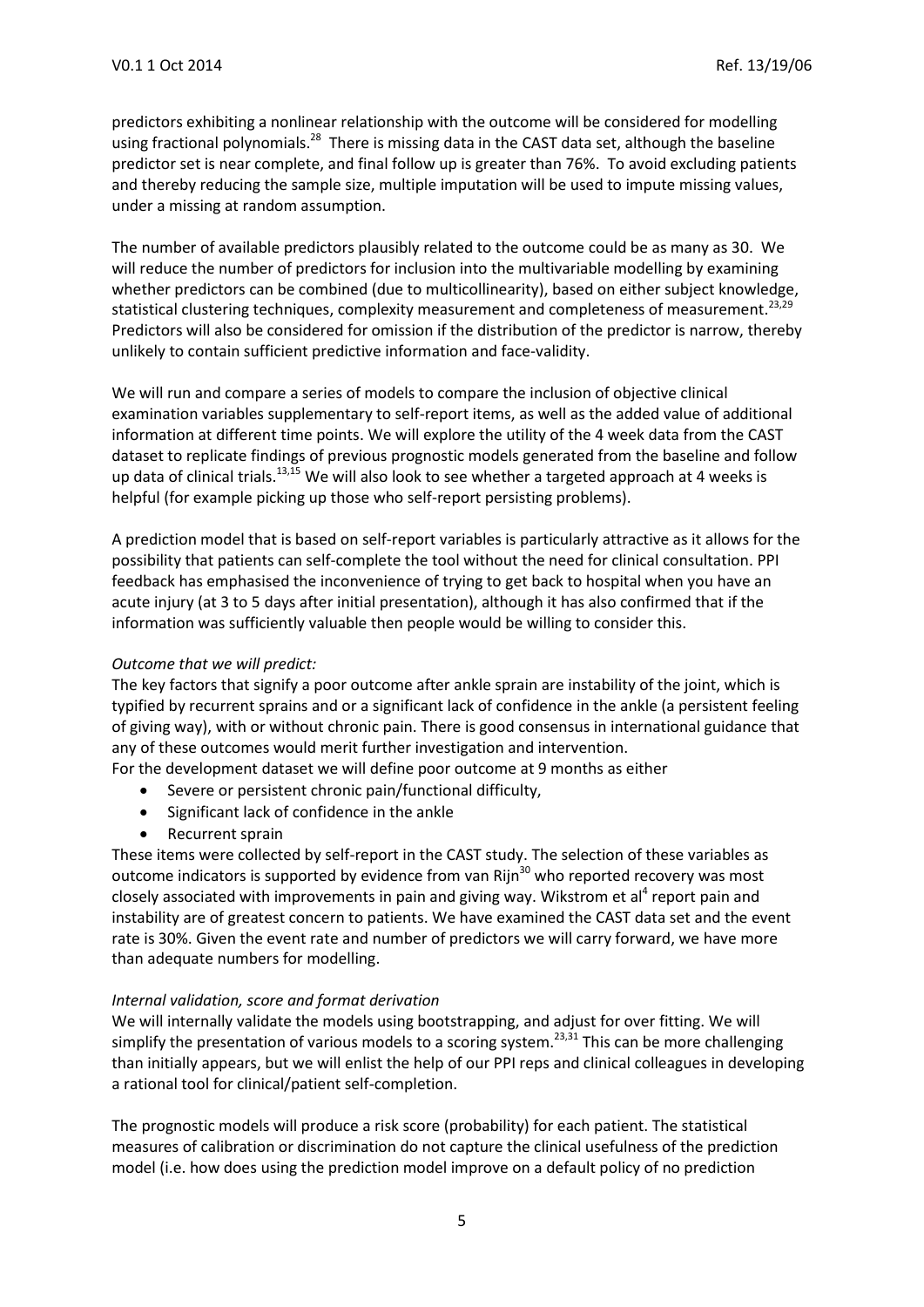model). This will be examined using decision curve analysis, which calculates the net benefit of using the model compared to not using the model,<sup>32</sup> evaluating and determining ranges of cut-off values for decision-making.

### **Ethics**

The CAST study had full ethical and other approvals, and the consent taken covers the intended use of the data.

## *Stage 2 – Evidence synthesis from literature and expert consensus process to refine prognostic tool*

The CAST data set whilst comprehensive is not exhaustive. For example, we included some physical examination tests, but there are alternative tests available and since CAST was completed, technologies around gait assessment have moved on considerably. Scoping searches completed (see section Existing Research) do not suggest major deviation from the variables collected in CAST, however we cannot (and should not) rule out the need to collect additional variables.

### 2a – systematic review

We will conduct a systematic review to identify risk factors for poor outcome following acute ankle sprain to identify any additional variables that should be considered in the external validation study. We will perform a search of international online databases [MEDLINE, CINAHL, PsycINFO, Embase] from inception to date. There will be search strings for condition, body area and methodology (Table 1). The search strategy used by van Rijn et al<sup>2</sup> will be modified to maximise sensitivity.<sup>33</sup> We will investigate bibliographies of retrieved studies and consult with experts in the field. No language restrictions will be applied in the searches. Two reviewers will independently screen titles or abstracts, screen retrieved studies for inclusion, extract data and assess study quality.<sup>34</sup> If agreement is not achieved a third reviewer will adjudicate. A standardised data extraction form will be developed and utilised, and the QUIPS checklist for evaluating prognostic tools.<sup>35,36</sup> If appropriate we will compute pooled estimates for risk factors. We will use a similar approach to one we developed for a review of risk factors in whiplash injuries that enable us to classify the level of risk and certainty associated with various risk factors.<sup>37</sup> Those factors for which risk is moderate or high, and have a reasonable degree of certainty (i.e. have been replicated in more than one cohort), we will suggest as additional candidate variables for the final tool (see later methods)). The systematic review will be registered on the PROSPERO international database of prospectively registered systematic reviews in health and social care (http://www.crd.york.ac.uk/PROSPERO/).

| Search String |                                                                               |
|---------------|-------------------------------------------------------------------------------|
| Condition     | Injur* OR sprain OR strain OR inversion                                       |
| Body area     | [Ankle OR talocrural OR talofibular OR calcaneofibular] AND ligament          |
| Methodology   | Incidence (MeSH) OR explode cohort studies (MeSH) OR prognos* OR prospect* OR |
|               | predict* OR course                                                            |

### **Table 1 - Search terms for systematic review**

### 2b – Expert consensus process

At this stage of the project we are likely to have a series of candidate tools, options on the presentation of tools, and additional variables/tests to consider for inclusion. The decisions that will need to be made will be complex and require input from clinicians and patient representatives. For example, we may find a small improvement in prognostic accuracy with addition of measures at about 5 days, but the implication is inconvenient re-attendance at hospital for patients.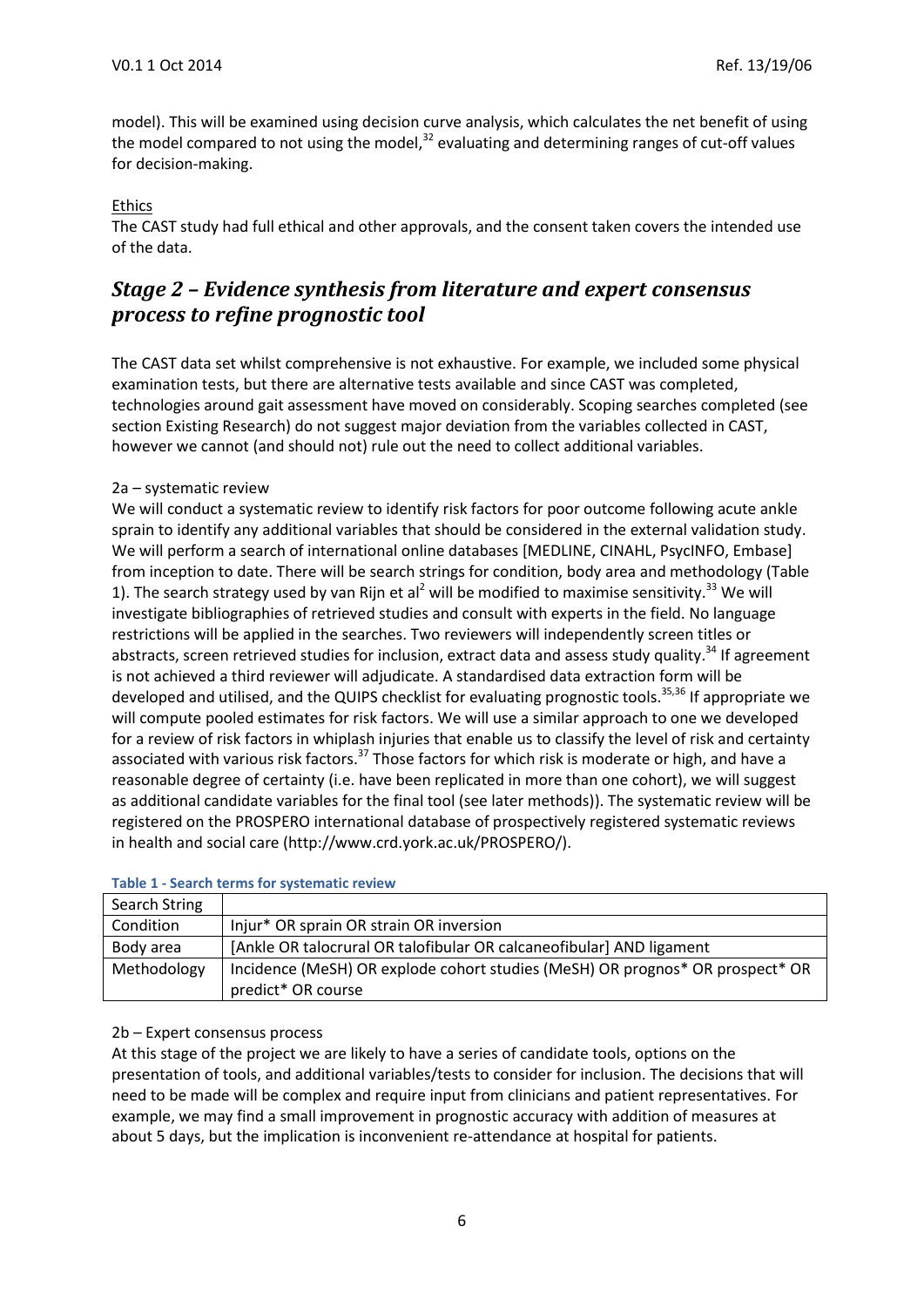There are several methods that we could use to gain consensus or information on preferences (including Delphi methods, Discrete Choice Experiments, and face to face methods).<sup>38</sup> We have opted for a method (modified nominal group technique (MNGT)) which is well recognised, can be operationalised with relative ease, has a solid audit trail, and is based on face to face consensus building. We have previously used this technique to build consensus on injury outcome measures.

The MNGT is centred around three phases. First is the preparation of briefing papers. For these we will use the systematic review detailed in the preceding section (or short report of), a lay report of the modelling elements completed in Stage 1, and a number of alternative template presentations for the prognostic tool. Additional predictive factors where there is consistent evidence of moderate or high risk will be considered by the participants of the MNG to decide if the factors are sufficiently distinctive or potentially simpler alternatives to existing elements of the prognostic tool derived from the development dataset. The MNG will evaluate and advise on the practicalities of extra measures. The consensus element is achieved by small groups, with independent facilitation, and a pre-specified set of questions. Consensus is achieved in two stages. The first round is identification of issues, and general discussion. The second round is resolution and consensus. We will use experienced and independent facilitators and ensure all opinions are heard and considered. There is no formal estimation of the degree of consensus and we will not set a formal rule in relation to this. The face to face discussions will be invaluable in decision making.

The participants will be a maximum of 12 clinicians (including ED doctors, trauma/sports physicians, physiotherapists, ED nurses, and minor injury unit staff), and 12 patients (representing a range of age, gender and physical activity/sport participation). The tool will then undergo final revision and common sense testing before release for external validation. Our plan will be to present two schedules of data collection for completion (excluding data on sample characteristics that are not contained in either schedule). The first will be prognostic tool as generated by the development data set. These will require a degree of formatting to convert data collected in a clinical research form, to an easy to complete prognostic tool. The additional predictive factors will also be formatted in a similar and completely complementary manner, but collected on the separate schedule (and after completion of the primary tool). The two schedules will be collected by the same clinician. In this way if any of the additional factors is confirmed as important, we will add them into the final tool, causing least disruption to the process of validation. If there is more than one additional predictive factor, we will randomise the order of data presentation across participants to gain insight into whether the order or opportunity to provide additional data in anyway biases the sample.

All participants of the consensus exercise will provide consent to participate. PPI members will be paid for their time and contribution, clinicians will not.

### *Stage 3: Externally validate and optimise the tool in a new cohort of patients recruited from NHS Emergency Departments*

We will externally validate the prognostic tool developed in stages 1 and 2 in a new prospective cohort. We will recruit 675 people from 5 EDs, from a pool of 7,500 to 10,000 ankle sprains per annum at a conservative rate of 15 sprains per centre per month. We have provisional agreement from an additional 5 EDs to participate if required.

We cannot be completely certain of how this element of the study will run, as this will vary depending on the final tool. We have at this stage assumed that the tool will require contact at initial attendance and one early follow up visit (at around 5 days), and will include a mix of self-report and clinical tests. We have considered a range of other possibilities, and can provide these if needed.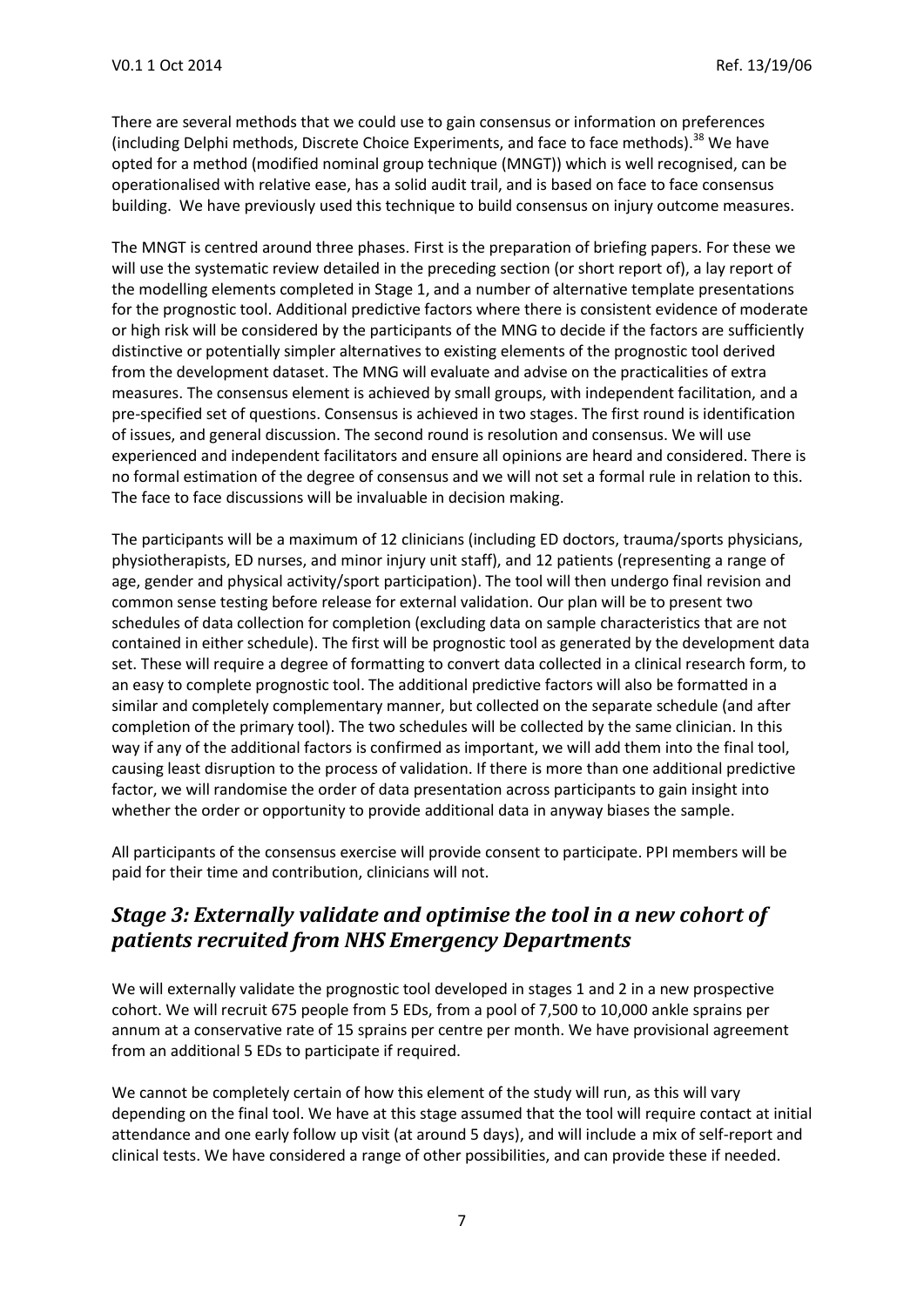Whilst we expect challenges, we do not anticipate any substantial difficulty with approach and recruitment.

#### *Selection criteria*:

Inclusion: Adults (>16 years of age) with an acute ankle sprain (<7 days old) who provide informed consent to participate. There will be no upper age limit.

Exclusions: Ankle fracture (excluding flake fracture < 2mm); Other recent (<3 months) lower limb fracture.

*Procedure:* ED staff will be asked to approach potential participants, provide a brief explanation of the study, administer the prognostic tool and record their clinical exam on a standard form. A standard approach will be instituted across all A&E departments based on our experience of running previous trials. We anticipate that completion of the tool will fall into the scope of any practitioner who is capable of taking a history and performing a simple ankle examination. In standard practice this would be nursing, medical, surgical or physiotherapy staff with experience or training in basic orthopaedic and injury management. We will develop a short pro-forma that serves two purposes (1) collection of routine core clinical data set in a tick box format and (2) A tick box to ensure that clinicians have provided potential participants with the trial information pack and a brief explanation of the trial. One copy of the form will be filed to the medical notes as a treatment record and a second copy is passed to the research team (with the patients consent) to notify them that a patient has been asked to participate in the trial. Provided that the clinical centres are involved in the development of the pro-forma, we have found this system to work well and once embedded in the system, to act as a reminder to invite patients into the trial. The form also enables us to check ED attendance statistics against the number of people being approached.

Formal consent to participate in the research will be taken by CLRN staff/the research team either by post or by telephone within one week. Participants will be consenting to allow us to use the data collected in the ED attendance (prognostic tool +/- any additional variables), and follow up questionnaires at 4 and 9 months so we can map the recovery trajectory and final recovery status at 9 months. A questionnaire at 4 months will also serve as reminder of the study, and as loss to follow up is likely to become larger over time, will ensure that we have responses on as many participants as possible.

Depending on the final format, the patient or ED clinicians (or both) will be asked to complete the prognostic tool. Although the predictor variables may be evident as per usual clinical practice, the prognosis will not be computed until final 9 month follow up is complete for each participant. Clinicians will be asked to continue to manage patients within the normal pathways at each of their hospitals, and we will record resource use. We may ask participants to return to the site, or complete some self-tests at home if further examination is indicated.

The questionnaires collected from participants at 4 and 9 months and will include details of severe and persistent symptoms, instability (as previous discussed), the validated Foot and Ankle Outcome Score,<sup>39</sup> health service resource use during follow up, and health related quality of life. Participants will be able to choose to respond via the web or a postal questionnaire. Additional demographic information will be collected if this is not included in the prognostic tool (for example sprain severity, age, gender, employment status). We are unlikely to include imaging techniques as either a component of the prognostic tool, or during follow up, although we will record if an image is taken and used in the practice. There is no indication in the literature that imaging adds to prognostic information, although a study of low dose CT scanning is being completed by one of the coapplicants of the study.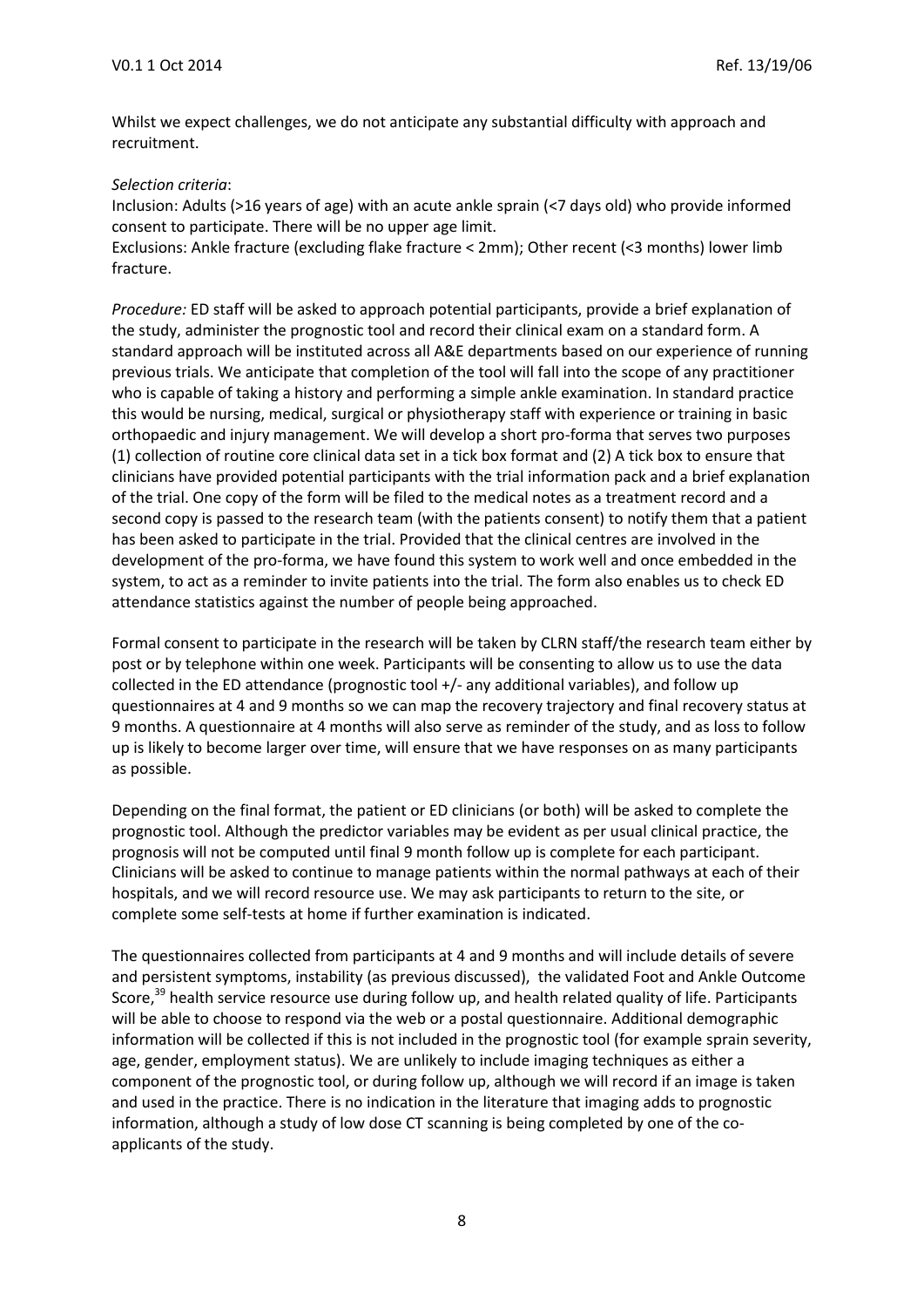*Sampling:* The same principles apply to the sample size calculation stated here, as in Stage 1 justification for modelling. Current recommendations are that a minimum of 100 outcome events are required for external validation.<sup>24,40</sup> We anticipate the event rate to be between 26% and 32%, this would require an overall sample size of between 313 and 385. Assuming a 25% loss to follow-up and a lower event rate (20%) when recruiting all grades of ankles sprains we will target 675 patients to ensure the event rate is achieved.

*Analysis:* The performance of the tool will be assessed using calibration and discrimination metrics. Calibration will be assessed graphically with results for patients grouped by similar probabilities (tenths) and compare the mean predicted probability to the mean observed outcome.<sup>23,24</sup> The calibration plot will also be supplemented with estimates of the calibration slope and intercept. The discrimination of various prognostic models will be summarised with the concordance index (equivalent to the Area Under Receiver Operating Characteristic curve) with 95% confidence interval. Additional predictors not contained in the development dataset will be examined to see whether they improve the performance of the prognostic model using net reclassification improvement (NRI) and integrated discrimination improvement (IDI).<sup>41</sup>

Neither calibration nor discrimination captures the clinical usefulness of the prediction model (i.e. how does using the prediction model improve on a default policy of no prediction model). This will be examined using decision curve analysis, a relatively novel yet increasingly recommended approach in evaluating the predictive performance of a prediction model. It calculates the net benefit of using the model compared to not using the model,<sup>32</sup> evaluating and determining ranges of cut-off values for decision-making. The approach permits evaluation of the tools over a range of thresholds and the model with the greatest net benefit (.ie. the number of true positives penalised by a weighted proportion of the false-positives) will be considered as the preferred prediction model. The results will be converted into 'an additional x patients per 1000' who would be identified using the prediction tool compared to not using the tool. If additional predictors are found to be helpful, we will evaluate the incremental value of the predictors and update the model to accommodate these accordingly.<sup>23,31</sup> A model with the greatest net benefit (.ie. the number of true positives penalised by a weighted proportion of the false-positives) will be considered as the preferred prediction model.<sup>32</sup>

As part of the validation of the prognostic tool, we shall identify and evaluate the tool in pre-defined subgroups to evaluate the usefulness of the model in these subgroups. These subgroups will have different case-mix and thus if the model is shown to be useful in these subgroups, it increases the likelihood the model will be generalizable to other untested subgroups (e.g. primary care).<sup>42</sup>

*Ethics:* Ethical and governance approval will be sought from an MREC and National Institute for Health Research (NIHR) Coordinated System for gaining NHS Permission (CSP) via the Integrated Research Application System (IRAS). All participants will give informed consent to participate in the study, and we will seek permission for extended follow up if there is an appropriate data set to track patients through.

The initial approach will be made by a member of the ED clinical team. Verbal explanation of the study along with a study information leaflet will be given to all eligible patients. The study team will only know the identity of those patients that have agreed to participate. We will apply to the ethics committee to collect a minimum, anonymised data set on people declining (age, gender and severity of sprain) so that we can estimate generalizability. We will display posters in all participating departments to inform participants, along with the planned introduction from clinicians.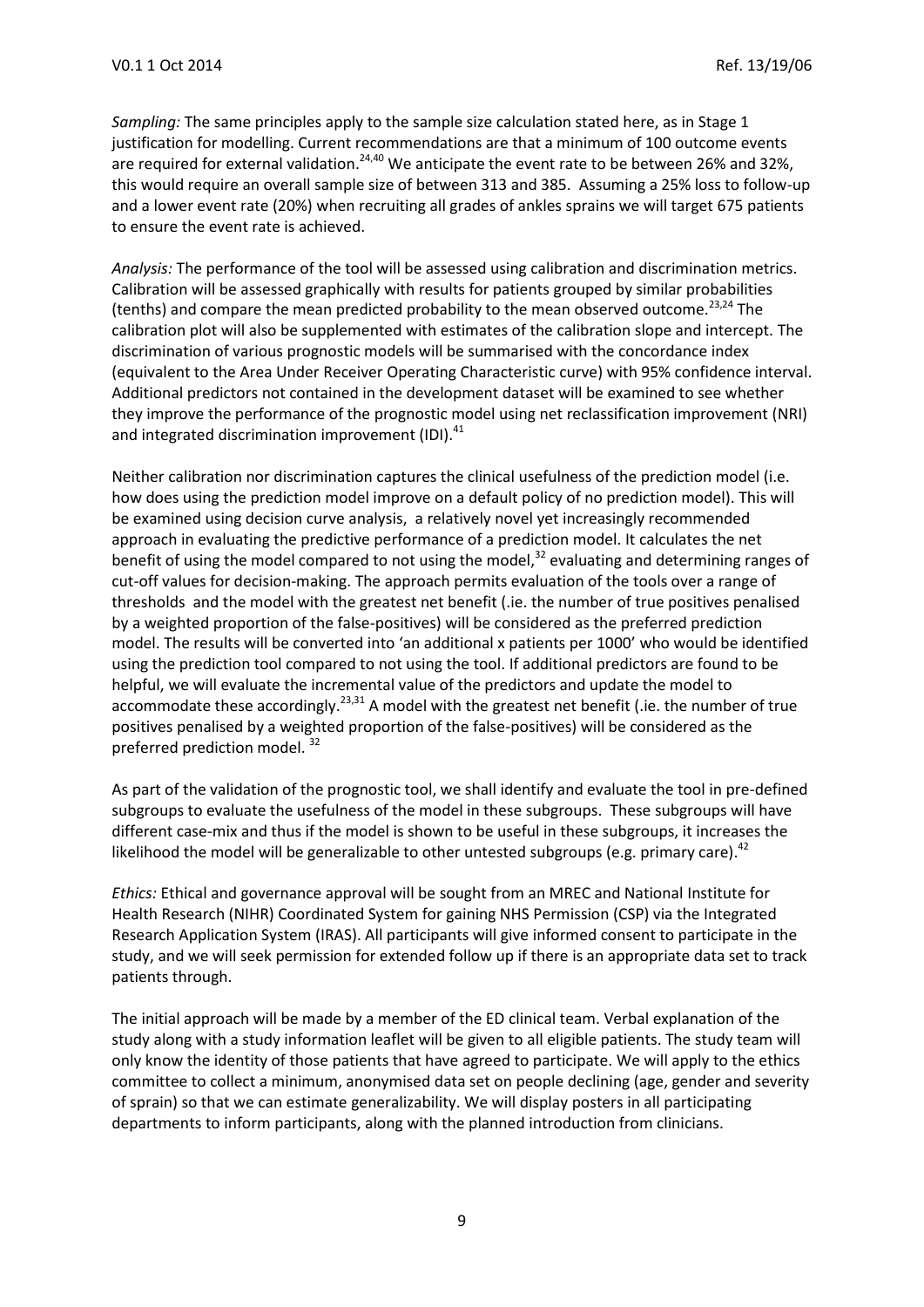*Estimated recruitment rate:* We have scoped attendance at 7 EDs. The attendance rates are shown in Appendix 2. We are planning recruitment for 10 months and have assumed a conservative acceptance rate of 10-15%. Hence the average recruitment rate will be 15/ per centre/per month. We have scoped the CLRN arrangements at each site.

*Stop go criteria:* We use a staggered recruitment rate, but the viability of recruitment will be evident by 6 months of recruitment. If we are not recruiting at 70% of the proposed target or have not taken steps sufficient to remedy recruitment shortfall within the timetable, then the funder will be notified and closure considered.

*Retention*: Retention is challenging in acute injury trials. A reasonable proportion of the sample will be a mobile young population, and can be difficult to track. We will use methods developed in the HTA-funded CAST, BEST and MINT trials to ensure we maximise retention. We will use a small financial incentive in the form of vouchers at the 9 month follow up only.

# **2. Ethical considerations for all stages of the project**

All aspects of the project will comply with Good Clinical Practice and the Declaration of Helsinki. All participants will be asked for written informed consent. Although some of the research is based in the Emergency Department with the attendant problems of that, the people we will approach will not fulfil the criteria of incapacity under the Mental Capacity Act (2005). NHSresearch ethics committees have previously approved a variety of telephone and postal consent methods recognising that this is an acute injury, that the ability to give a minimum of 24 hours between initial approach and consent may be compromised.

There are no ethical issues around collecting risk information without sharing this with clinicians or patients in the validation study. The rationale is that the prognostic tool is experimental until the end of the validation period. We do not know whether it enhances or detracts from routine clinical care. We will be very clear to ensure that all participating clinicians and patients are aware of this. We will not be withholding any form of standard practice. Neither do we shield the clinician from the responses made, only from the overall prediction score and interpretation. We will not calculate the overall prediction score until the end of the follow up period.

## *Risks and benefits:*

The risks to participants are very small. This is an observational study, although we will be "intervening" with a prognostic tool. It is possible that the tool may include a performance test which if inappropriately implemented might cause prolongation or exacerbation of symptoms, or reinjury. We will act to minimise the risks of testing through careful selection of test items and training.

## *Data retention*

Clinical Research Forms will be securely stored for 15 years after completion of the study. Electronic copies of the study data set will be retained indefinitely, and after a period of 3 years will be made available to other investigators on request and subject to a data sharing agreement. Oxford Clinical Trials Research Unit (OCTRU) has Standard Operating Procedures to ensure adherence with the Data Protection Act (2003), ICH and MRC good clinical practice guidelines.

## *Monitoring and safety reporting*

The trial will have a Trial Steering Committee (comprising 3 independent members and 2 dependent members (Lamb and Williams). We will not formally constitute a separate Data Monitoring and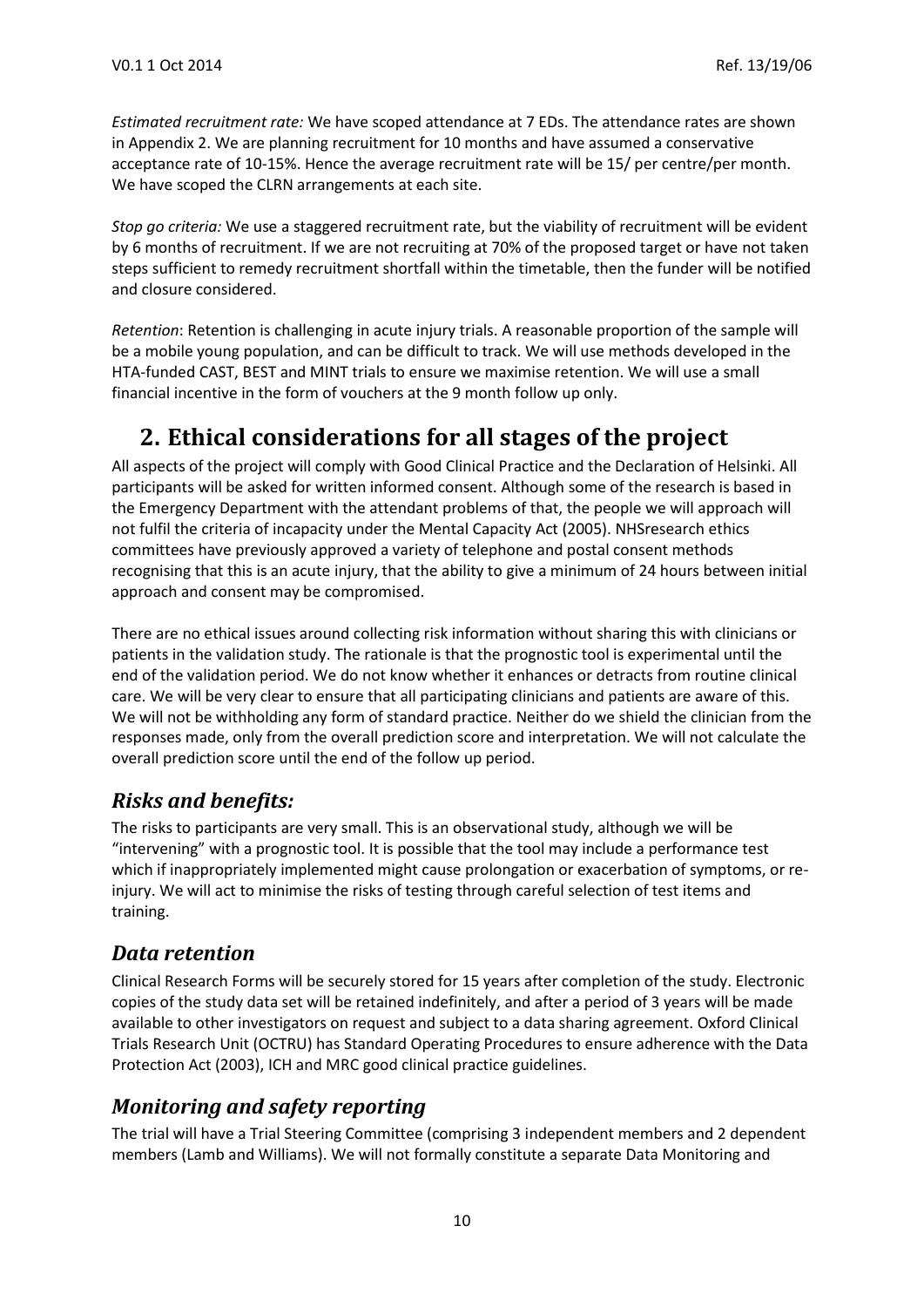Ethics Committee as this is not a comparative interventional trial. The three independent committee members will review safety, recruitment and ethical data, and would be able to close the trial.

We will use a risk adapted approach to monitoring. Recruitment and progress against milestones will be monitored by the study team at monthly Trial Management Meetings. A quality assurance programme will ensure consistent and high quality approaches to consent and implementation of the clinical rule. We will define an adverse event as one that occurs directly as a result of the clinical prediction tool (patient report of substantial worsening of pain and/or symptoms within 2 days of the test) and serious adverse events as any hospitalisation or death that occurs within 2 days of the test, and would not have been anticipated as part of clinical management at initial presentation.

## *Inclusion of people from ethnic minorities*

Our sampling frame of EDs include a number of departments that have catchments with substantial ethnic minority communities (in particular Birmingham Heartlands). In the HTA funded Managing Injuries of the Neck Trial, we translated materials into a range of languages but found no evidence that the translated materials were used in preference to an English language version. We will explore the need to translate materials at each site, as well as the range of languages and take appropriate action. Translation services are available in NHS Trusts.

## **3. Research Governance**

The research will be sponsored by the University of Oxford (with appropriate insurance policies in place) and follow Oxford Clinical Trial Research Units Standard Operating Procedures. This study will be fully compliant with the research governance framework and MRC Good Clinical Practice guidelines.

## **4. Study Management**

This study will require careful management with stages 1 and 2 feeding vital information into stage 3. The Principal Investigator will be Professor Lamb. Day-to-day management will be undertaken by Dr Williams and an experienced Study Co-ordinator. Study management group meetings will be held on a monthly basis to monitor progress and obtain input from the appropriate co-applicants and site investigators at the relevant stages of the study. In addition, 6-monthly co-applicant meetings will be held to ensure close involvement from all parties.

# **5. Project Timetables and Milestones**

We propose an ambitious two and a half year study beginning in November 2014 (Table 2). We will begin governance and approval processes in the pre-funding stage. We will analyse the CAST data set and systematically review the literature concurrently over the first 3 months. Immediately following this we will conduct the expert and PPI consensus process in order that the initial tool is finalised ready for validation at the end of month 6. We will have approvals in place to commence recruitment in month 7 with the 5 site initiations staggered over 2 months. Follow-up of participants will continue until month 25. Data cleaning, analysis and final reporting will be carried out over the last 6 months of the project.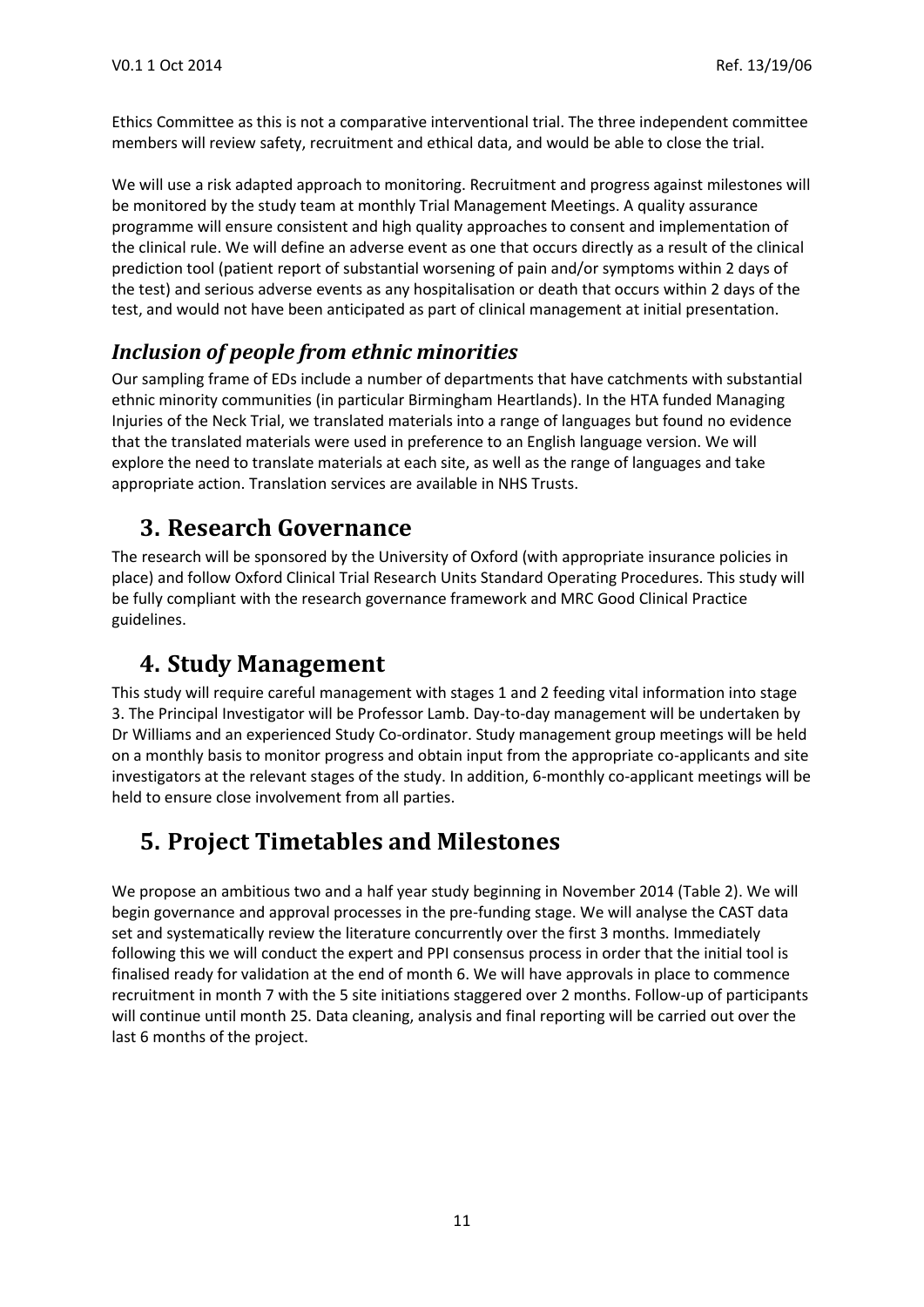#### **Table 2 – Project timetable**

| . . <b>.</b><br>Quarter   | 1 | $\overline{2}$ | 3 | 4 | 5 | 6 | 7 | 8 | 9 | 10 |
|---------------------------|---|----------------|---|---|---|---|---|---|---|----|
| Stage 1                   |   |                |   |   |   |   |   |   |   |    |
| Analysis of CAST data set |   |                |   |   |   |   |   |   |   |    |
| Stage 2                   |   |                |   |   |   |   |   |   |   |    |
| <b>Systematic Review</b>  |   |                |   |   |   |   |   |   |   |    |
| <b>Expert and PPI</b>     |   |                |   |   |   |   |   |   |   |    |
| consultation              |   |                |   |   |   |   |   |   |   |    |
| Prognostic tool finalised |   |                |   |   |   |   |   |   |   |    |
| for validation            |   |                |   |   |   |   |   |   |   |    |
| Stage 3                   |   |                |   |   |   |   |   |   |   |    |
| Ethical and governance    |   |                |   |   |   |   |   |   |   |    |
| approvals                 |   |                |   |   |   |   |   |   |   |    |
| Site training and set up  |   |                |   |   |   |   |   |   |   |    |
| Recruitment for ED cohort |   |                |   |   |   |   |   |   |   |    |
| study                     |   |                |   |   |   |   |   |   |   |    |
| Follow-up for ED cohort   |   |                |   |   |   |   |   |   |   |    |
| study                     |   |                |   |   |   |   |   |   |   |    |
| Data entry and cleaning   |   |                |   |   |   |   |   |   |   |    |
| Analysis, reporting and   |   |                |   |   |   |   |   |   |   |    |
| dissemination             |   |                |   |   |   |   |   |   |   |    |

## **6. Research Team**

Professor Sallie Lamb will be Principal Investigator. She is a physiotherapist and a fellow of the Royal Statistical Society. She has been CI on NIHR HTA-funded studies that span primary, secondary and tertiary care, including trials in NHS EDs.

Dr Gary Collins will lead the statistical input. He is currently the Principal Investigator of an MRC methodology grant to develop statistical methods and reporting guidelines for prognostic studies. Dr Mark Williams will be responsible for the day to day management of the study. He previously coordinated the HTA funded Managing Injuries of the Neck Trial which recruited over 3000 patients through EDs in 18 months. He contributed to recruitment in the HTA funded CAST trial. Prof Steve Goodacre will provide ED clinical and research expertise and act as local PI for

recruitment in the validation cohort study. He has been PI and co-applicant on numerous NIHR HTAfunded studies in EDs including RATPAC (n=2243) and 3Mg (n=1109) trials.

Prof Matthew Cooke will also provide ED clinical and research expertise and act as local PI for recruitment in the validation cohort study at Heart of England Foundation Trust. He was previously National Clinical Director for Urgent and Emergency Care.

Mr Steve Gwilym will provide expertise input as an academic trauma surgeon with a special interest in pain.

Dr Phil Hormbrey will provide ED clinical and research expertise and act as the local PI in Oxford. Dr David Wilson will provide radiology clinical and research expertise. He is currently conducting a pilot prospective cohort study to evaluate prognostic factors for poor outcome for ankle sprains, with a particular focus on the role of imaging (REC Ref 12/SC/0596).

Ms Jennifer Bostock is the lead PPI representative. She has experience as an NIHR lay reviewer, PPI representative and has served for many years on a Research Ethics Committee.

Collaborators: We have agreement from 10 NHS trusts with named local PIs willing to participate and also to contribute to the refinement of the prognostic tool in Stage 2.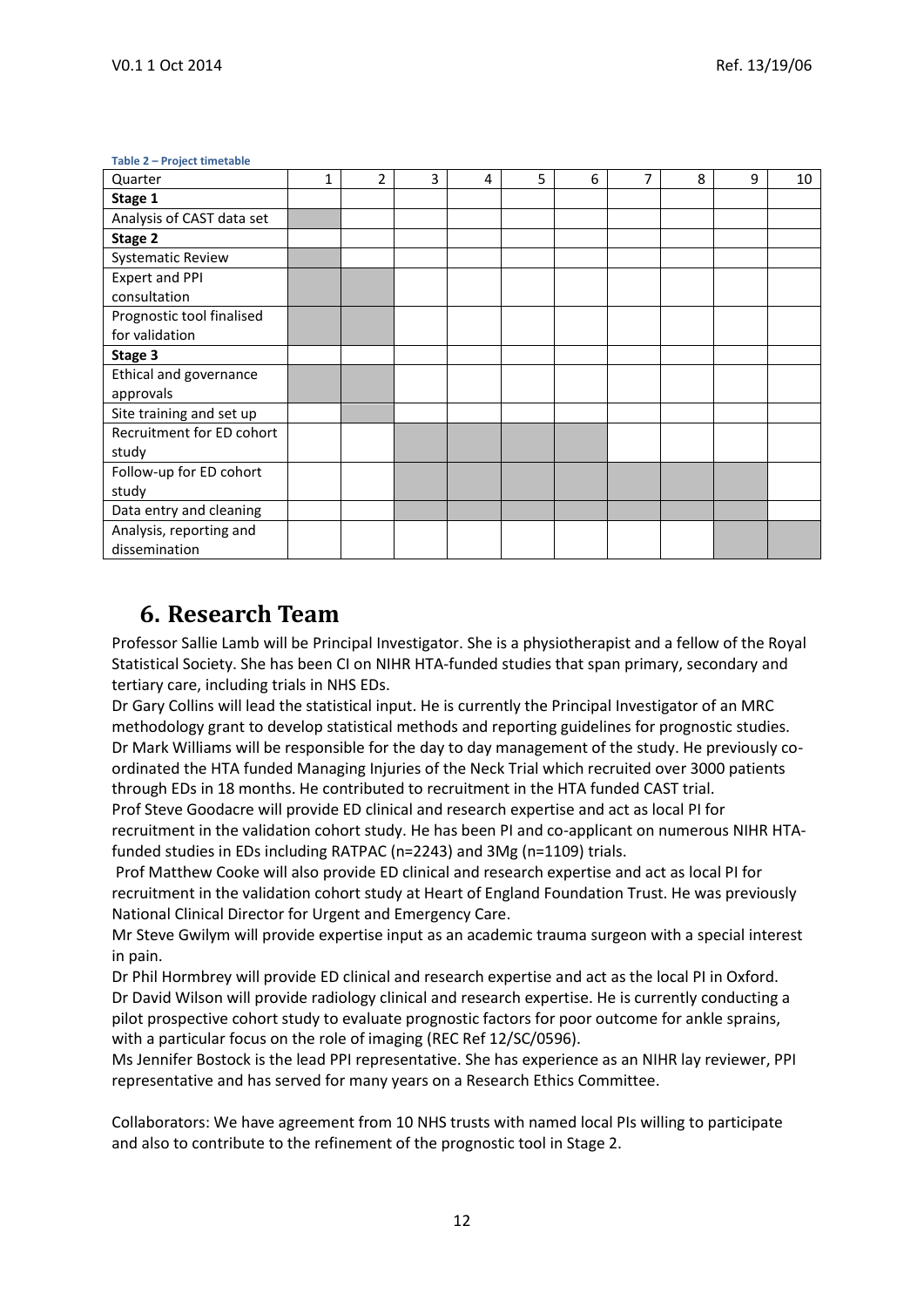# **7. Patient and Public Involvement**

PPI input has been co-ordinated with the support of the South Central Research Design Service. To date, we have recruited 4 PPI representatives from a process of open advert on the People in Research website, South Central RDS e-bulletin, and the John Radcliffe Hospital Emergency Department in Oxford. Our appointed PPI representatives have experienced an ankle sprain and accessed NHS ED services. Ms Jennifer Bostock has agreed to be the PPI lead representative and has experience as an NIHR lay reviewer and has served for many years on a Research Ethics Committee.

In order to develop and refine our application, we have held a programme development meeting with our PPI representatives. This initial meeting led to further discussion and agreement to collaborate. Our representatives have reviewed and contributed to ideas and have provided feedback on our proposed programmes of work including who the team should consist of; the experience of service use from the PPI perspective; the relevance of our proposed outcomes; acceptability of the research methods and the role of PPI input in developing and guiding the full application and research programme. We have sought input on what are important outcomes and these have influenced the make-up of our composite outcome measure. They have commented on this application form, reviewers' comments and the according adaptations.

Stage 2: We will consult our PPI reps further regarding design of the study and important issues regarding outcome measures.

Stage 3: Our experience has shown the value of early PPI input into the design of patient-facing materials to ensure they are understandable and address issues of relevance to ED patients. We will seek input on study procedures to ensure that burdens placed on participants are justifiable and well explained, also to identify potential recruitment barriers.

Reporting & dissemination: We will collaborate with our reps when writing the funders' report, subsequent publications and developing a strategy for dissemination to users. Attendance at conferences by PPI reps will be supported (e.g. INVOLVE conference). Training needs for reps will be addressed on an individual basis. Management: PPI reps will be invited to attend 6 monthly collaborator meetings. A PPI rep will appointed to the Independent Steering Committee.

## **8. Dissemination and projected outputs**

We will publish an HTA monograph of the project. Currently no systematic review has been published specifically investigating prognostic factors for poor recovery following acute ankle sprain. We will publish a systematic review of prognostic factors in a peer-reviewed journal. We anticipate also publishing the results of the modified nominal group element of the study, which is likely to also yield new perspectives on the future research agenda for ankle sprain. Following analysis of the internal and external validation of the tool, we will publish the findings in a peer-reviewed journal and disseminate through international conferences. Any publications will adhere to the PRISMA (for systematic review)<sup>43</sup> and STROBE guidelines<sup>44</sup>. We also plan to disseminate to patient and public groups e.g INVOLVE conference. More recently our research group has been looking to social media to promulgate research findings. We are establishing a monthly Blog and Twitter and will utilise these media to increase visibility of the research findings. Our group is working alongside the Oxford CLARHC, so we would hope to utilise this infra-structure to study and promote implementation. Should we develop a suitable tool, we will make the tool freely available on the web, with a simple registration to track areas and level of impact. We will investigate the possibility of using a mobile app for scoring the tool and utilising existing infrastructure used by clinicians to access decision tools e.g. MDCalc.com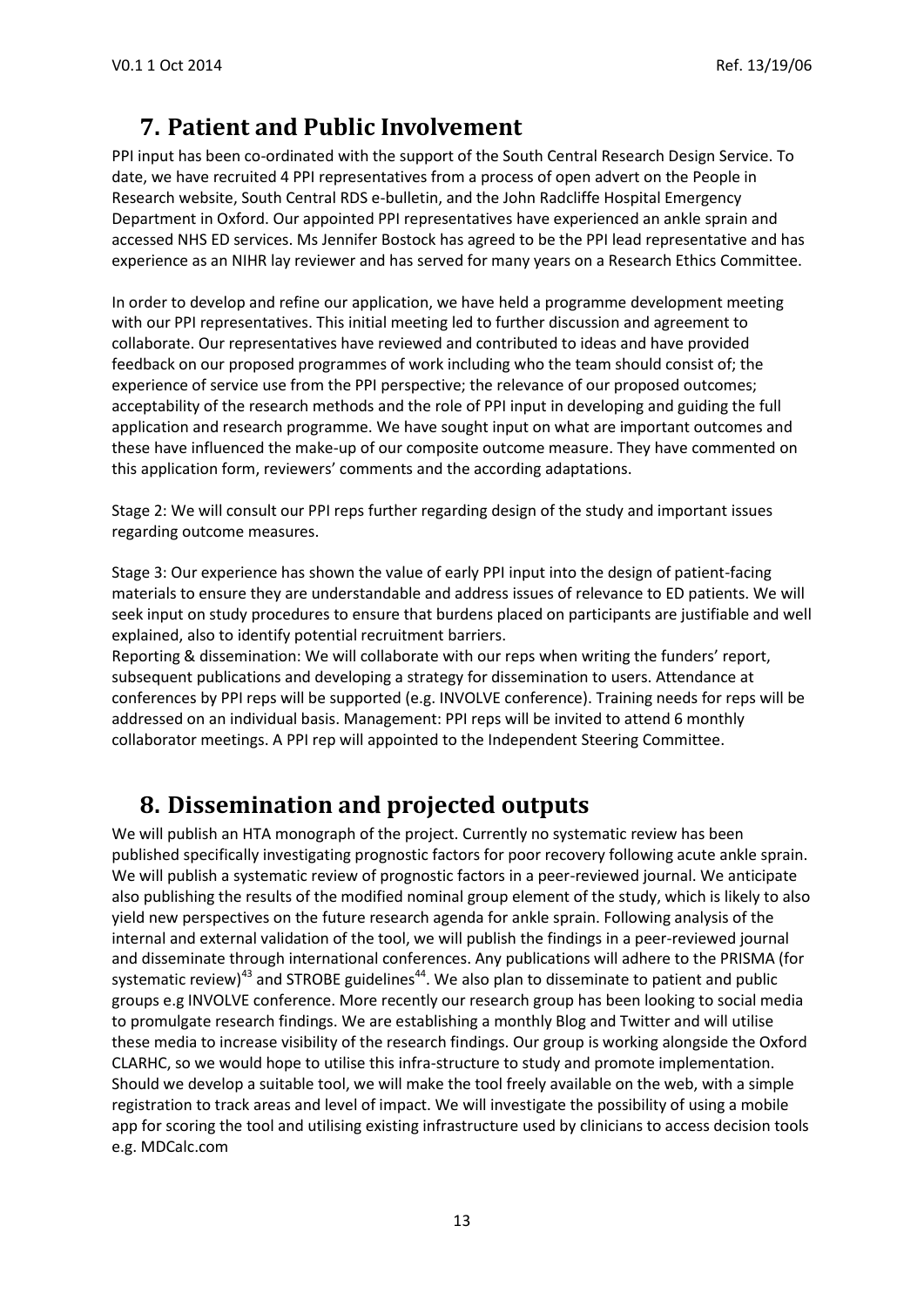# **9. Flow diagram**

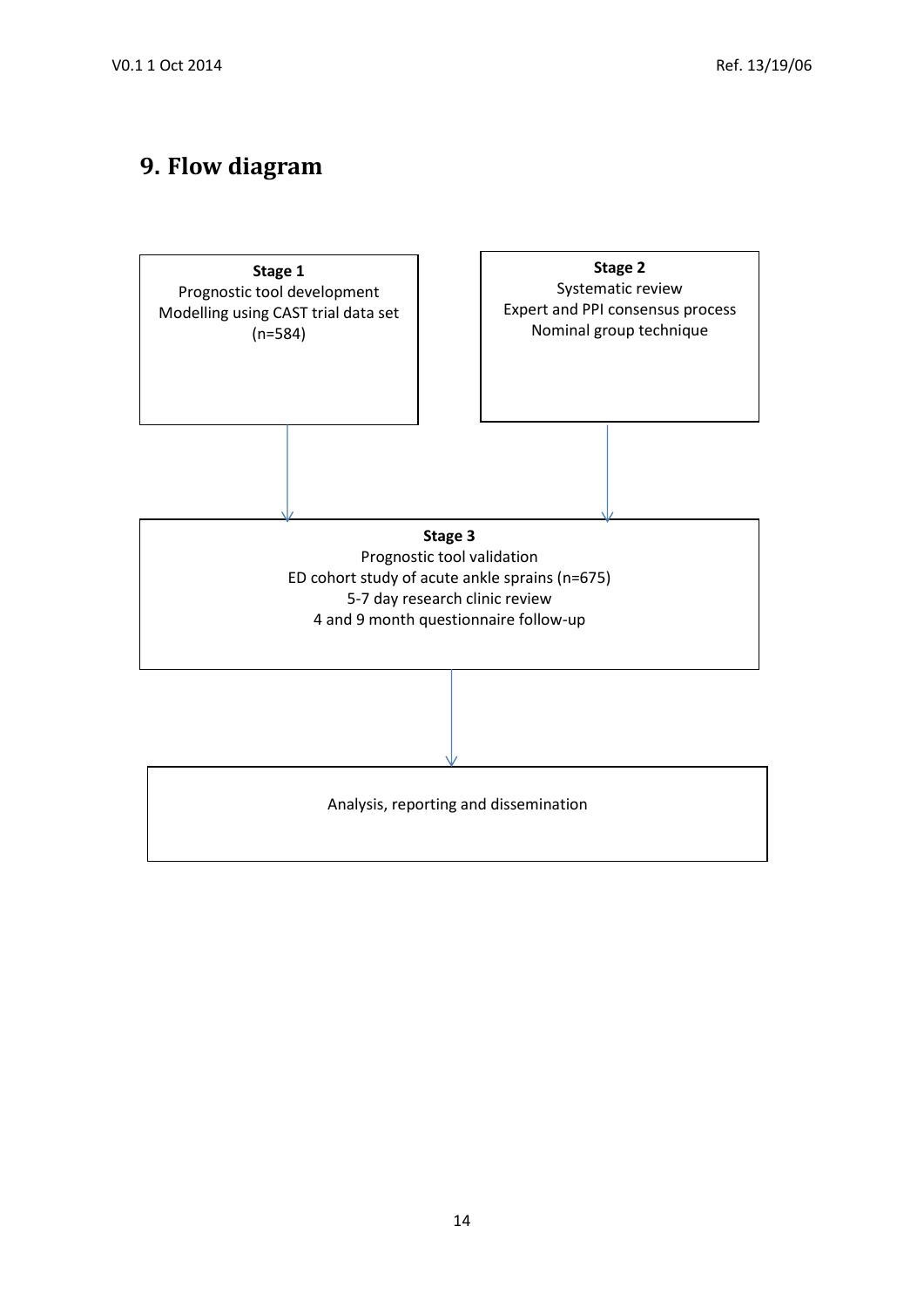# **10. Appendices**

## *Appendix 1 - List of variables available from CAST dataset related to clinical and empirical importance*

|                                 | Available in CAST data set                            | Not available in CAST data set  |  |  |
|---------------------------------|-------------------------------------------------------|---------------------------------|--|--|
|                                 | Grade of sprain                                       |                                 |  |  |
|                                 | Weight Bearing ability                                |                                 |  |  |
|                                 | Pain intensity                                        |                                 |  |  |
|                                 | Swelling (S-R)                                        |                                 |  |  |
|                                 | Initial Ligament testing                              |                                 |  |  |
|                                 | Recurrent sprains                                     |                                 |  |  |
|                                 | Reduced Range of Motion (S-R)                         |                                 |  |  |
|                                 | Type of employment                                    | Reduced Range of Motion (C-R)   |  |  |
|                                 | Type of recreational activities                       | Location of injury              |  |  |
| <b>Clinically important</b>     | Frequency of sports participation                     | Syndesmosis test positive       |  |  |
|                                 | Previous sprain (outcome                              |                                 |  |  |
|                                 | pain/symptoms) <sup>1</sup>                           |                                 |  |  |
|                                 | Males <sup>1</sup>                                    |                                 |  |  |
|                                 | C-R severity <sup>2</sup>                             |                                 |  |  |
|                                 | Palpation score <sup>2</sup>                          |                                 |  |  |
|                                 | Function score <sup>2</sup>                           |                                 |  |  |
|                                 | Pain $^2$                                             |                                 |  |  |
|                                 | Swelling <sup>2</sup>                                 |                                 |  |  |
|                                 | Ankle Function Score <sup>2,3</sup>                   |                                 |  |  |
|                                 | ED attendance (outcome                                |                                 |  |  |
|                                 | instability) <sup>3</sup>                             |                                 |  |  |
|                                 | S-R activity limitation <sup>4</sup>                  |                                 |  |  |
|                                 | Age $5,6$                                             |                                 |  |  |
|                                 |                                                       |                                 |  |  |
| Moderate to strong relationship | Weight-bearing status <sup>5</sup>                    | High level athlete <sup>1</sup> |  |  |
| with outcome (function unless   | Injury mechanism <sup>5</sup><br>Females <sup>6</sup> |                                 |  |  |
| specified)                      |                                                       | Syndesmosis sprain <sup>7</sup> |  |  |
| Items confirmed in prognostic   |                                                       |                                 |  |  |
| tool                            | None                                                  | None                            |  |  |
|                                 | $S-R = Self-Reported$                                 |                                 |  |  |
| <b>Abbreviations</b>            | $C-R = Clinician-Reported$                            |                                 |  |  |
|                                 | 1. Linde (1986), 2. de Bie (1997), 3.                 |                                 |  |  |
|                                 | van Middelkoop (2012), 4. Wilson                      |                                 |  |  |
|                                 | and Gansneder (2000), 5.                              |                                 |  |  |
|                                 | O'Connor et al (2013), 6. Akacha                      |                                 |  |  |
|                                 | and Hutton (2011), 7. Gerber et al                    |                                 |  |  |
| <b>References</b>               | (1998)                                                |                                 |  |  |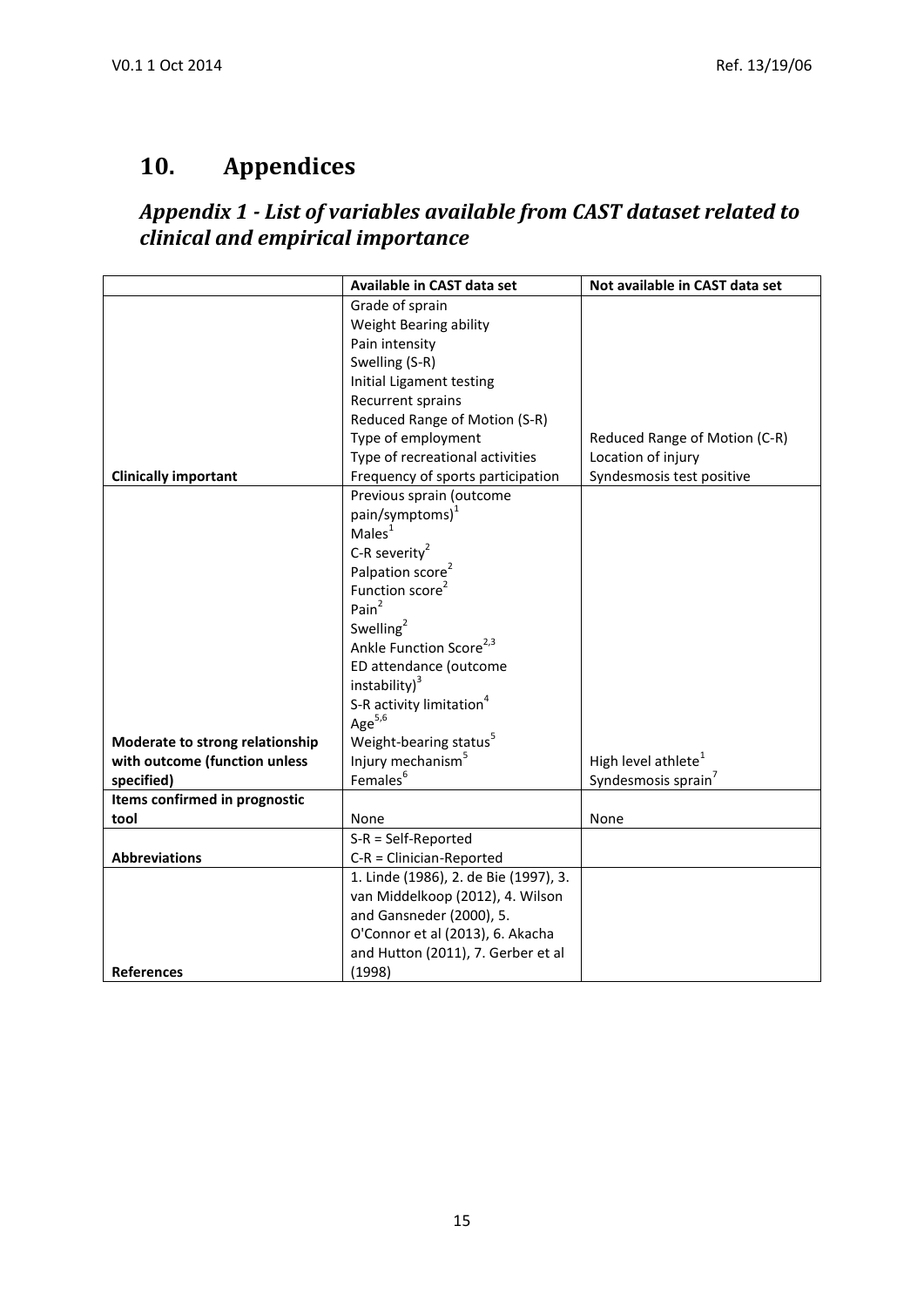|                        |                     | <b>Number of</b> | <b>Estimated</b><br>number of<br>eligible |                     |
|------------------------|---------------------|------------------|-------------------------------------------|---------------------|
|                        |                     | adult sprains    | patients                                  | <b>Current CLRN</b> |
|                        | Local               | per              | recruited per                             | support             |
| Sites/Trust            | Investigator        | annum/month      | month                                     | presence in ED      |
| Heart of               |                     |                  |                                           |                     |
| <b>England NHS</b>     |                     |                  |                                           |                     |
| Foundation             | <b>Prof Matthew</b> | 2387 per         |                                           | N but CLRN-         |
| Trust                  | Cooke               | annum            | 15-20                                     | funded CRF          |
| Sheffield              |                     |                  |                                           |                     |
| Teaching               |                     |                  |                                           |                     |
| <b>Hospitals NHS</b>   |                     |                  |                                           |                     |
| Foundation             | Prof Steve          | 2123 per         |                                           |                     |
| Trust                  | Goodacre            | annum            | 15-20                                     | Y                   |
| Oxford                 |                     |                  |                                           |                     |
| University             |                     |                  |                                           |                     |
| <b>Hospitals NHS</b>   | Dr Phil             | 70-130 per       |                                           |                     |
| Trust                  | Hormbrey            | month            | $7 - 13$                                  | Y                   |
| Gloucestershire        |                     | CGH - 787 per    |                                           |                     |
| <b>Hospitals NHS</b>   |                     | annum; GRH       |                                           |                     |
| Foundation             |                     | 1019 per         |                                           |                     |
| Trust                  | Dr Vicky Stacey     | annum            | $13 - 16$                                 | N                   |
| Worcestershire         | Mr Richard          |                  |                                           |                     |
| <b>Acute NHS trust</b> | Morrell             | 720 per annum    | $8 - 10$                                  | N                   |
| South                  |                     |                  |                                           |                     |
| Warwickshire           |                     |                  |                                           |                     |
| <b>NHS Foundation</b>  | Mr Matthew          | 1359 per         |                                           |                     |
| Trust                  | Dunn                | annum            | $10 - 15$                                 | N                   |
| University             |                     |                  |                                           |                     |
| Hospitals              |                     |                  |                                           |                     |
| Leicester NHS          |                     | 120-140 per      |                                           |                     |
| Trust                  | Prof Tim Coats      | month            | $12 - 14$                                 | Υ                   |
| South Tees NHS         |                     | 100-120 per      |                                           |                     |
| Trust                  | Dr Paul Hunt        | month            | $10 - 12$                                 | N                   |

## *Appendix 2 - Sites for Stage 3 validation cohort*

 Additional sites that have agreed to participate but unable to provide data are: Walsgrave Hospital / University Hospitals Coventry and Warwickshire NHS Trust, Frenchay Hospital / North Bristol NHS Trust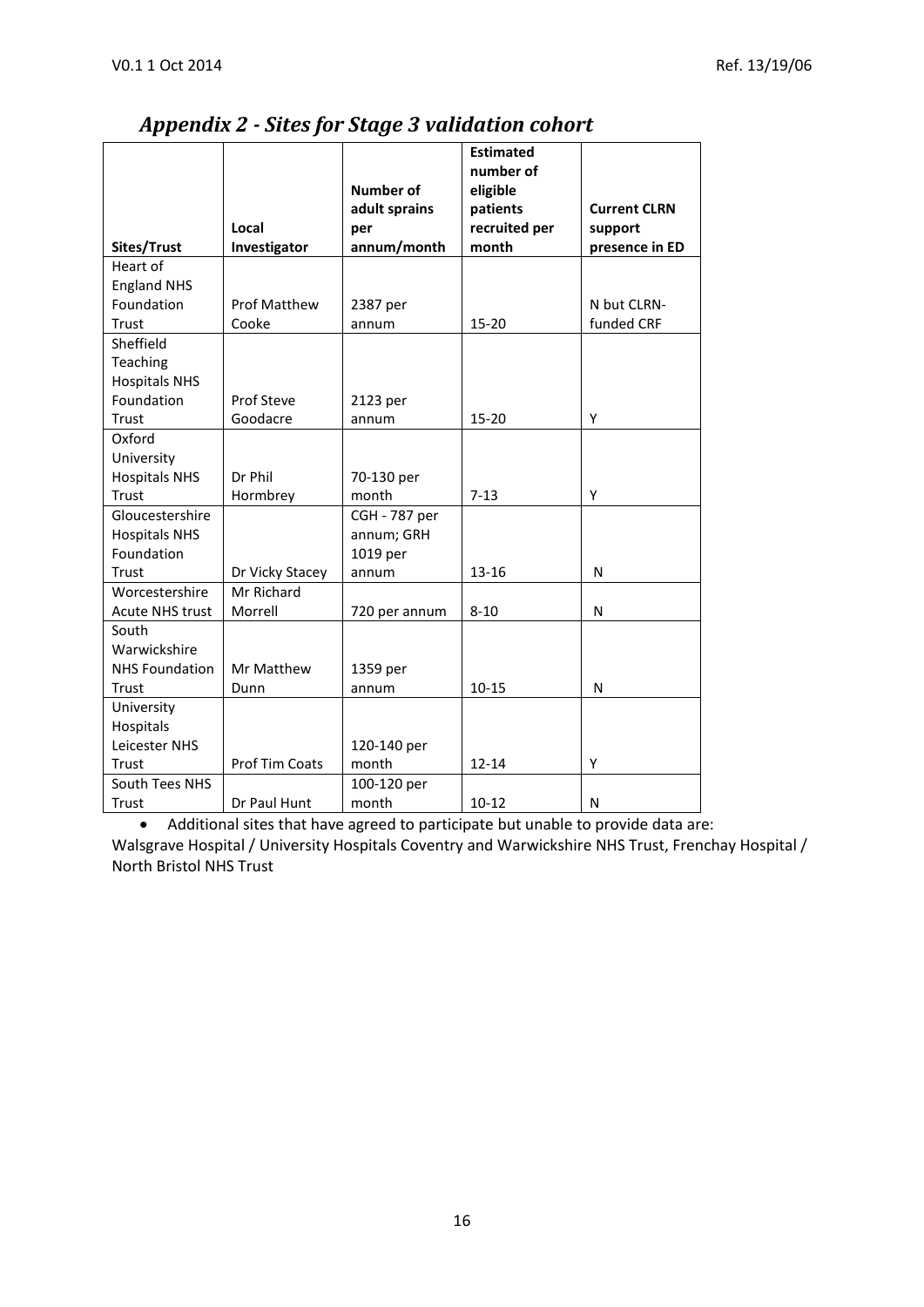# **11. References**

- 1 Cooke, M. *et al.* Treatment of severe ankle sprain: a pragmatic randomised controlled trial comparing the clinical effectiveness and cost-effectiveness of three types of mechanical ankle support with tubular bandage. The CAST trial. *Health Technol Assess* **13**, iii, ix-x, 1-121, doi:10.3310/hta13130 (2009).
- 2 van Rijn, R. M. *et al.* What is the clinical course of acute ankle sprains? A systematic literature review. *Am J Med* **121**, 324-331.e326, doi:10.1016/j.amjmed.2007.11.018 (2008).
- 3 Polzer, H. *et al.* Diagnosis and treatment of acute ankle injuries: development of an evidence-based algorithm. *Orthop Rev (Pavia)* **4**, e5, doi:10.4081/or.2012.e5 (2012).
- 4 Wikstrom, E. A., Hubbard-Turner, T. & McKeon, P. O. Understanding and treating lateral ankle sprains and their consequences: a constraints-based approach. *Sports Med* **43**, 385-393, doi:10.1007/s40279-013-0043-z (2013).
- 5 Verhagen, R. A., de Keizer, G. & van Dijk, C. N. Long-term follow-up of inversion trauma of the ankle. *Arch Orthop Trauma Surg* **114**, 92-96 (1995).
- 6 Stiell, I. *et al.* Multicentre trial to introduce the Ottawa ankle rules for use of radiography in acute ankle injuries. Multicentre Ankle Rule Study Group. *BMJ* **311**, 594-597 (1995).
- 7 van Dijk, C. N., Mol, B. W., Lim, L. S., Marti, R. K. & Bossuyt, P. M. Diagnosis of ligament rupture of the ankle joint. Physical examination, arthrography, stress radiography and sonography compared in 160 patients after inversion trauma. *Acta Orthop Scand* **67**, 566-570 (1996).
- 8 Cooke, M. W., Lamb, S. E., Marsh, J. & Dale, J. A survey of current consultant practice of treatment of severe ankle sprains in emergency departments in the United Kingdom. *Emerg Med J* **20**, 505-507 (2003).
- 9 Hiller, C. E. *et al.* Characteristics of people with recurrent ankle sprains: a systematic review with meta-analysis. *Br J Sports Med* **45**, 660-672, doi:10.1136/bjsm.2010.077404 (2011).
- 10 Linde, F., Hvass, I., Jürgensen, U. & Madsen, F. Early mobilizing treatment in lateral ankle sprains. Course and risk factors for chronic painful or function-limiting ankle. *Scand J Rehabil Med* **18**, 17-21 (1986).
- 11 de Bie, R. A., de Vet, H. C., van den Wildenberg, F. A., Lenssen, T. & Knipschild, P. G. The prognosis of ankle sprains. *Int J Sports Med* **18**, 285-289, doi:10.1055/s-2007- 972635 (1997).
- 12 Wilson, R. W. & Gansneder, B. M. Measures of functional limitation as predictors of disablement in athletes with acute ankle sprains. *J Orthop Sports Phys Ther* **30**, 528- 535, doi:10.2519/jospt.2000.30.9.528 (2000).
- 13 van Middelkoop, M., van Rijn, R. M., Verhaar, J. A., Koes, B. W. & Bierma-Zeinstra, S. M. Re-sprains during the first 3 months after initial ankle sprain are related to incomplete recovery: an observational study. *J Physiother* **58**, 181-188, doi:10.1016/S1836-9553(12)70109-1 (2012).
- 14 Gerber, J. P., Williams, G. N., Scoville, C. R., Arciero, R. A. & Taylor, D. C. Persistent disability associated with ankle sprains: a prospective examination of an athletic population. *Foot Ankle Int* **19**, 653-660 (1998).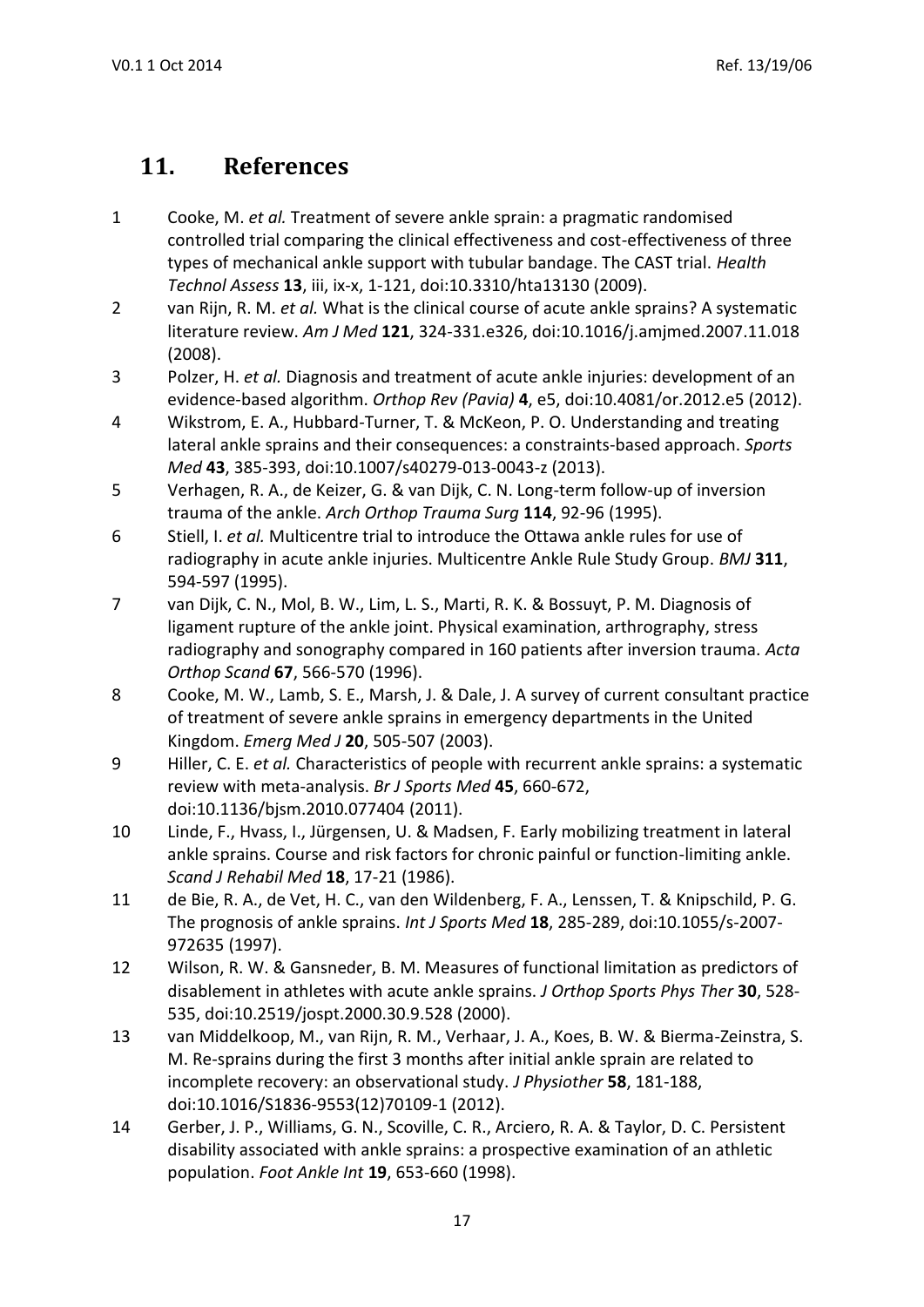- 15 O'Connor, S. R., Bleakley, C. M., Tully, M. A. & McDonough, S. M. Predicting functional recovery after acute ankle sprain. *PLoS One* **8**, e72124, doi:10.1371/journal.pone.0072124 (2013).
- 16 Akacha, M. & Hutton, J. L. Modelling the rate of change in a longitudinal study with missing data, adjusting for contact attempts. *Stat Med* **30**, 1072-1089, doi:10.1002/sim.4165 (2011).
- 17 Kerkhoffs, G. M. *et al.* Diagnosis, treatment and prevention of ankle sprains: an evidence-based clinical guideline. *Br J Sports Med* **46**, 854-860, doi:10.1136/bjsports-2011-090490 (2012).
- 18 Kerkhoffs, G. M. *et al.* Immobilisation and functional treatment for acute lateral ankle ligament injuries in adults. *Cochrane Database Syst Rev*, CD003762, doi:10.1002/14651858.CD003762 (2002).
- 19 Kerkhoffs, G. M., Handoll, H. H., de Bie, R., Rowe, B. H. & Struijs, P. A. Surgical versus conservative treatment for acute injuries of the lateral ligament complex of the ankle in adults. *Cochrane Database Syst Rev*, CD000380, doi:10.1002/14651858.CD000380.pub2 (2007).
- 20 Lamb, S. E. *et al.* Mechanical supports for acute, severe ankle sprain: a pragmatic, multicentre, randomised controlled trial. *Lancet* **373**, 575-581, doi:10.1016/S0140- 6736(09)60206-3 (2009).
- 21 Moons, K. G., Royston, P., Vergouwe, Y., Grobbee, D. E. & Altman, D. G. Prognosis and prognostic research: what, why, and how? *BMJ* **338**, b375 (2009).
- 22 Bleakley, C. M. *et al.* Effect of accelerated rehabilitation on function after ankle sprain: randomised controlled trial. *BMJ* **340**, c1964 (2010).
- 23 Harrell, F. E. *Regression modeling strategies: with applications to linear models, logistic regression, and survival analysis*. (Springer, 2001).
- 24 Steyerberg, E. W. *Clinical prediction models: a practical approach to development, validation, and updating*. (Springer, 2009).
- 25 Peduzzi, P., Concato, J., Kemper, E., Holford, T. R. & Feinstein, A. R. A simulation study of the number of events per variable in logistic regression analysis. *J Clin Epidemiol* **49**, 1373-1379 (1996).
- 26 Vittinghoff, E. & McCulloch, C. E. Relaxing the rule of ten events per variable in logistic and Cox regression. *Am J Epidemiol* **165**, 710-718, doi:10.1093/aje/kwk052 (2007).
- 27 Royston, P., Altman, D. G. & Sauerbrei, W. Dichotomizing continuous predictors in multiple regression: a bad idea. *Stat Med* **25**, 127-141, doi:10.1002/sim.2331 (2006).
- 28 Royston, P. & Sauerbrei, W. Building multivariable regression models with continuous covariates in clinical epidemiology--with an emphasis on fractional polynomials. *Methods Inf Med* **44**, 561-571 (2005).
- 29 Vergouwe, Y., Royston, P., Moons, K. G. & Altman, D. G. Development and validation of a prediction model with missing predictor data: a practical approach. *J Clin Epidemiol* **63**, 205-214, doi:10.1016/j.jclinepi.2009.03.017 (2010).
- 30 van Rijn, R. M., Willemsen, S. P., Verhagen, A. P., Koes, B. W. & Bierma-Zeinstra, S. M. Explanatory variables for adult patients' self-reported recovery after acute lateral ankle sprain. *Phys Ther* **91**, 77-84, doi:10.2522/ptj.20090420 (2011).
- 31 Sullivan, L. M., Massaro, J. M. & D'Agostino, R. B. Presentation of multivariate data for clinical use: The Framingham Study risk score functions. *Stat Med* **23**, 1631-1660, doi:10.1002/sim.1742 (2004).